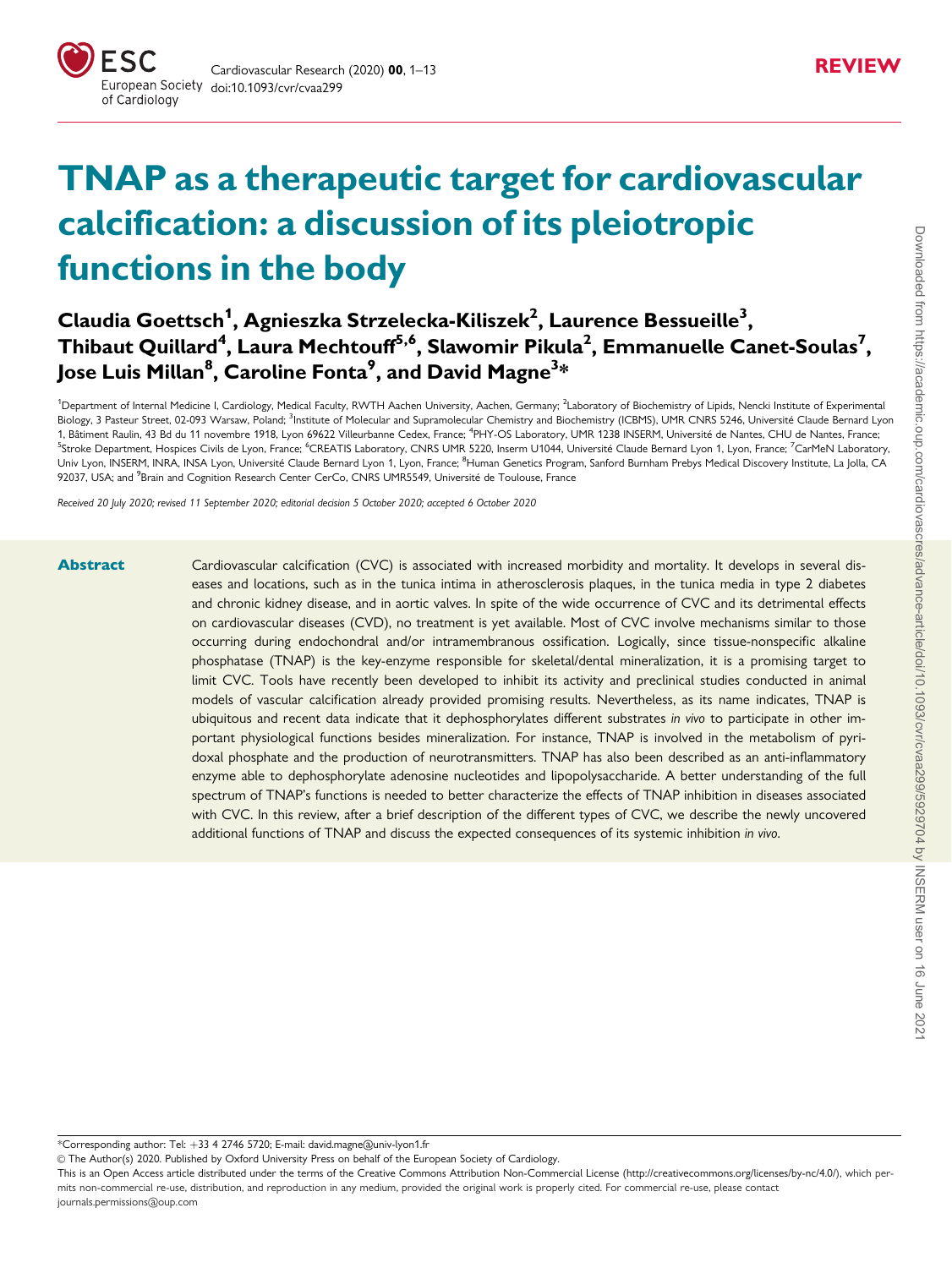#### <span id="page-1-0"></span>Graphical Abstract



. . . . . . . . . . . . . . . . . . . . . . . . . . . . . . . . . . . . . . . . . . . . . . . . . . . . . . . . . . . . .

## 1. Introduction

Cardiovascular calcification (CVC) is an independent risk factor for cardiovascular morbidity and mortality. CVC is a common process across ethnicities in the general population and increases with age.<sup>[1](#page-8-0)</sup> It is essential to distinguish between three main types of CVC. Two types of CVC with common risk factors and pathogenesis may occur in most ageing adults: intimal atherosclerotic plaque calcification and aortic valve calcifi-cation.<sup>1,[2](#page-8-0)</sup> The third type of CVC affects the tunica media, in individuals with chronic kidney disease (CKD) or with type 2 diabetes. Media calcification indeed causes arterial stiffness, increased pulse pressure, and left ventricular hypertrophy.<sup>[3](#page-8-0)</sup> In CKD, calcification is very likely responsible for the high cardiovascular mortality, $4$  patients with end-stage renal disease have a 30 times higher risk of death compared to the general population.<sup>5</sup> In type 2 diabetes, media calcification first appears in the feet and develops proximally, worsening the risk of lower limb amputation.<sup>6,[7](#page-8-0)</sup> Consequences of atherosclerotic intimal plaque calcification are less clear,<sup>[3](#page-8-0)</sup> although it is virtually present in every adult.<sup>[1](#page-8-0)</sup> Since the calcium score is positively associated with cardiovascular mortality risk,<sup>[8](#page-8-0)</sup> it was commonly thought that advanced plaques with heavy calcifications are

unstable. This view has been challenged, particularly by the fact that statins increase the calcium score, $9$  and a consensus has emerged that strongly calcified plaques could be in fact more stable.<sup>[10](#page-8-0)</sup> More recently, microcalcifications have been evidenced in early plaques,  $11-13$  where they may destabilize plaques by exerting pro-inflammatory effects and generating mechanical stress within the fibrous cap.<sup>14–17</sup> Finally, although aortic valve calcification share many features with intimal calcification, it undoubtedly has a harmful biomechanical and clinical impact.<sup>[2](#page-8-0)</sup> Until recently, lack of therapeutic targets and/or of pharmacological inhibitors have prevented CVC inhibition. The identification of tissue-nonspecific alkaline phosphatase (TNAP) as a central player in physiology as well as several types of CVC, and the development of approaches to inhibit TNAP have opened new possibilities.

## 2. TNAP, a therapeutic target to block cardiovascular calcification

All types of CVC develop at least in part through mechanisms mimicking endochondral (through a cartilage template) and/or intramembranous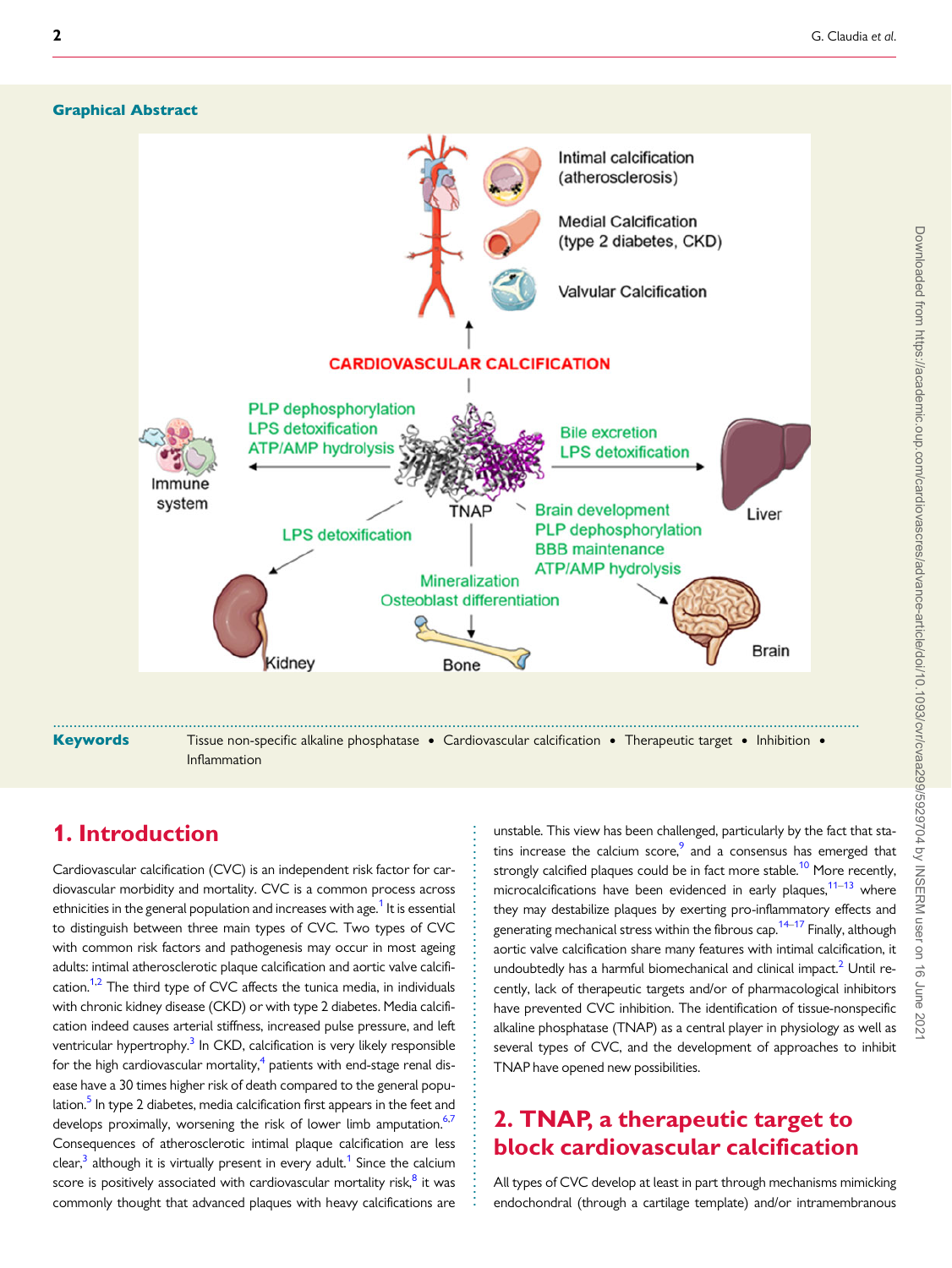<span id="page-2-0"></span>

Figure I Structural features of TNAP. AMP, adenosine monophosphate; ATP, adenosine triphosphate; GPI, glycosyl phosphatidyl inositol; LPS, lipopoly-saccharide; OPN, osteopontin; PP<sub>i</sub>, inorganic pyrophosphate; PLP, pyridoxal phosphate; TNAP, tissue-nonspecific alkaline phosphatase. Modified from Ref.<sup>[47](#page-9-0)</sup>

> . . . . . . . . . . . . . . . . . . . . . . . . . . . . . . . . . . . . . . . . . . . . . . . . . . . . . . . . . . . . . . . . . . . . . . . . . . . . . . . . . . . . . . . . . . . . . . . .

. (without a cartilage template) ossification. Both ossification types have been evidenced in the tunica media of arteries in both humans and rodents with  $CKD^{18,19}$  and diabetes,  $20,21$  in human aortic valves,  $22,23$  $22,23$  $22,23$  and in mouse and human atherosclerotic plaques.<sup>10,24[–26](#page-9-0)</sup> In humans, mineralization in endochondral and intramembranous ossification relies on TNAP activity. Indeed, the most severe genetic TNAP deficiencies (hypophosphatasia, HPP) lead to the perinatal death of foetuses devoid of minerals in their whole skeleton.<sup>27</sup> Increasing evidence indicates that TNAP plays a role in most types of CVC. TNAP appears as a central player in valve calcification, based on ex vivo experimental models.<sup>28,29</sup> In Apolipoprotein (Apo)E-deficient mice, TNAP activity precedes calcification in atherosclerotic plaques. $30$  In rats, nephrectomized to mimic CKD, TNAP was also detected slightly before vascular calcification (VC) initia-tion.<sup>[31](#page-9-0)</sup> Importantly, local TNAP activation in arteries may be sufficient to trigger VC since its overexpression in vascular smooth muscle cells (VSMCs) or in endothelial cells is sufficient to induce massive and lethal arterial calcification in mice. $32-34$  Besides its local action on CVC, TNAP may accelerate CVC from the circulation. Indeed, circulating TNAP activity is an independent predictor of mortality in the general population and in individuals with metabolic syndrome (MetS), who have increased serum TNAP levels.<sup>[35](#page-9-0)–[40](#page-9-0)</sup> Serum TNAP activity is associated with coronary artery calcium score.<sup>41</sup> Moreover, circulating TNAP is associated with increased risk of cardiovascular death in patients with  $CKD$ .<sup>[42](#page-9-0)–[44](#page-9-0)</sup> In the light of these results, TNAP has emerged as a promising therapeutic target to block CVC, but until recently this target lacked tools to be efficiently inhibited in vivo. Two approaches, based on inhibition of expression or activity, have recently been developed and several preclinical studies have been conducted with encouraging results. These advances open the way to clinical studies aiming to prevent or treat CVC. On the other hand, increasing evidence indicates that TNAP is not only the key player in mineralization but also a ubiquitous enzyme that exerts various

and necessary functions in different organs. It is therefore mandatory to thoroughly analyse these functions.

## 3. TNAP, a ubiquitous enzyme with broad substrate specificity

## 3.1 TNAP is a membrane-anchored homodimeric enzyme

Humans have in their genome four different loci expressing four distinct alkaline phosphatase (AP) isoenzyme.<sup>45</sup> Three of these genes, ALPI, ALPP, and ALPPL2, are tissue-specific in their expression pattern restricted to the intestine, placenta, and germ cells, respectively. The fourth gene, ALPL, is designated as TNAP, since it is expressed in bone, liver, kidney, brain, among others. The 3D structure of mammalian TNAP has not been elucidated so far and can only be assessed based on its 57% identity and 74% homology to the human ALPP and Escherichia coli AP for which crystal structures are known. Both function physiologically as homo-dimers<sup>[46](#page-9-0)</sup> (Figure 1). Structural features of APs involve the monomermonomer interface the active site with divalent cation-binding sites, the crown domain, the N-terminal arm, a glycosylphosphatidylinositol (GPI) anchor, and N-linked glycosylation sites. The monomer–monomer interface exhibits a strong hydrophobic character demonstrating that <30% of the amino acid residues are involved in two hydrogen-bonding interactions.<sup>48</sup> This feature is crucial for stability and enzymatic function. The active site contains three metal-binding sites surrounding the catalytic serine residue that are essential for TNAP enzymatic activity.<sup>49</sup> The metal-binding site M1 and M2 are occupied by  $Zn^{2+}$  and M3 is occupied by  $Mg^{2+}$ . An additional metal-binding site—M4—is suggested for the binding of  $Ca^{2+}$  that does not alter TNAP catalytic activity.<sup>[50](#page-9-0)</sup> The N-terminal  $\alpha$ -helix domain together with the crown domain, which is a flexible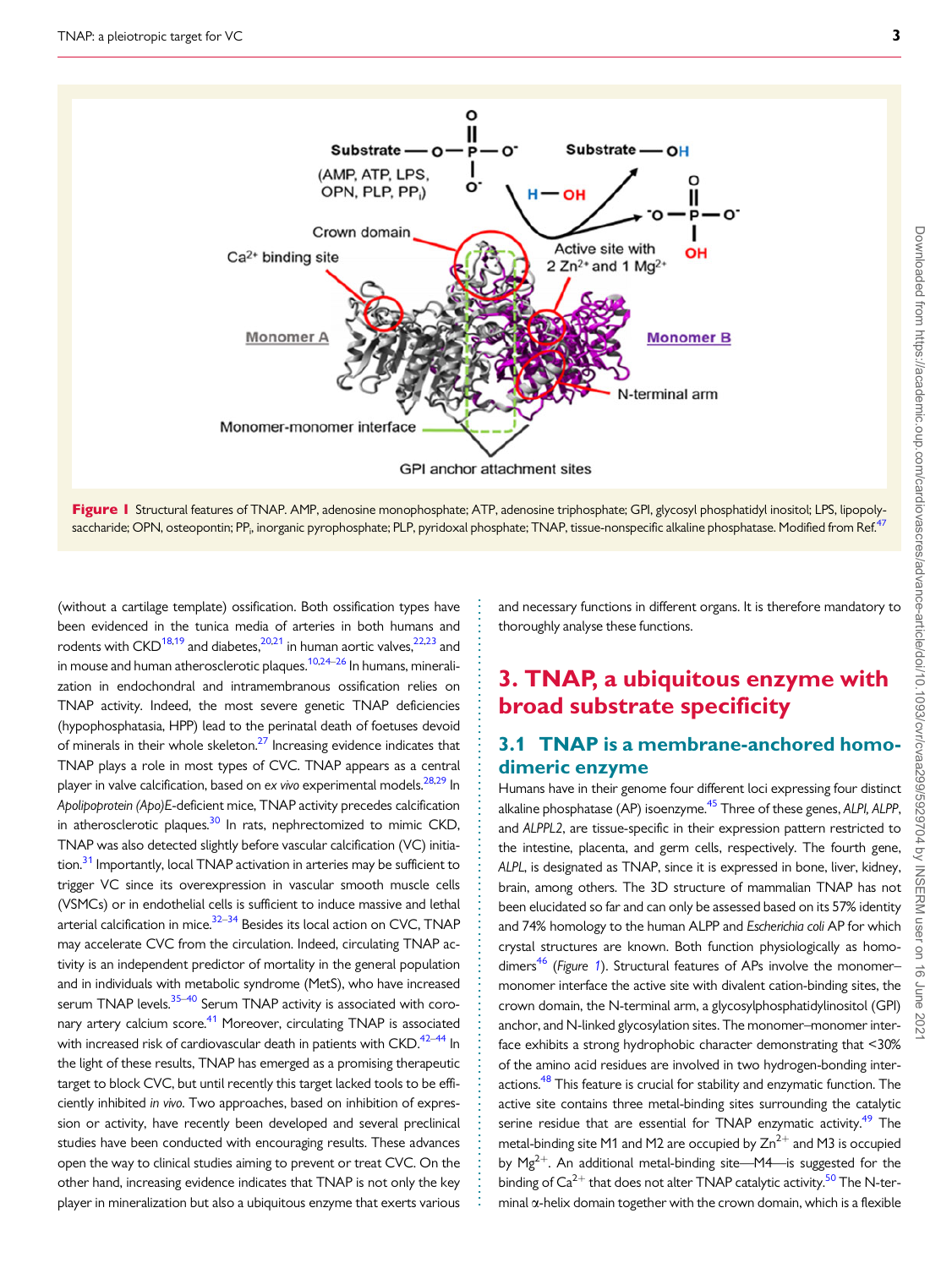<span id="page-3-0"></span>

Figure 2 TNAP's involvement in PP<sub>i</sub> dephosphorylation leading to the mineralization of collagen-rich tissues (A) and in AMP dephosphorylation leading to resolution of inflammation (B). Ado, adenosine; AMP, adenosine monophosphate; ANKH, progressive ankylosis protein homolog; ATP, adenosine triphosphate; ENPP1, ectonucleotidase pyrophosphatase phosphodiesterase 1; P<sub>i</sub>, inorganic phosphate; PP<sub>i</sub>, inorganic pyrophosphate; TNAP, tissue-nonspecific alkaline phosphatase; VSMC, vascular smooth muscle cell.

. . . . . . . . . . . . . . . . . . . . . . . . . . . . . . . . . . . . . . . . . . . . . . . . . . . . . . . . . . . . . . . . . . . . . . . . . . . . . . . . . . . . . . . . . . . . . . . . . . . . . . . . . . .

. loop, stabilize the dimeric structure, and determine allosteric properties (Figure [1](#page-2-0)). In all mammalian AP homodimers, the N-terminal  $\alpha$ -helix (residues 9–25) of one monomeric subunit encircle the contralateral subunit reaching towards its active site. These N-terminal  $\alpha$ -helical folding is crucial for the structural stability of the second monomer in TNAP and is largely responsible for the allosteric behaviour of mammalian  $APs$ .<sup>51</sup> Mutation of Arg374 (R374A) and deletion of 5 and 9N-terminal amino acids cause structural and functional disruption.<sup>52</sup> In addition, TNAP contains five putative N-linked glycosylation sites (N123, N213, N254, N286, and N413), which are important for catalytic activity.<sup>[53](#page-9-0),[54](#page-9-0)</sup> Another crucial structural element is the GPI anchor enabling the binding of mammalian APs to the surface of the plasma membrane. Plasma membranelocalized phospholipases can enzymatically cleave the anchor, releasing TNAP in the circulation. Both anchored and free APs are active.

### 3.2 TNAP has weak substrate specificity in vitro

APs catalyse the hydrolysis of a broad range of phosphate monoesters to form inorganic phosphate (P<sub>i</sub>) and alcohol (or phenol) (*Figure [1](#page-2-0)*). For example, purified TNAP is able to hydrolyze adenosine triphosphate (ATP), ADP, AMP, inorganic pyrophosphate (PP<sub>i</sub>), glucose-6-phosphate,  $\beta$ -glycerophosphate, or p-nitrophenyl-phosphate in vitro.<sup>[55](#page-9-0)</sup> The reaction mechanisms have been investigated in AP from E. coli, which has an active site with strong homology to mammalian APs, with differences at only three positions,<sup>56</sup> suggesting similar reaction mechanisms.<sup>57</sup> The reaction generates a serine-phosphate intermediate to produce P<sub>i</sub> and an alcohol or phenol. Pi then fills the entire volume of the active site pocket and acts as a strong competitive inhibitor of the enzyme, in a negative feedback loop.<sup>58</sup> The two  $\text{Zn}^{2+}$  ions play a crucial role in the reaction by coordinating the hydroxyl group of serine within the active site, preparing it for nucleophilic attack of the phosphate monoester substrate and binding the substrate/product. $59$  Additionally, an arginine residue is important in the initial binding of the substrate and in the release of  $P_i^{56}$  $P_i^{56}$  $P_i^{56}$ Finally, the presence of the  $Mg^{2+}$  ion is required for deprotonation of the serine residue.<sup>49</sup> The presence of the two  $Zn^{2+}$  ions but not that of

the  $Mg^{2+}$  ion in the nucleotide pyrophosphatase phosphodiesterase (NPP) enzymes suggests that the Mg<sup>2+</sup> ion could play a fundamental role in the discrimination between the binding and hydrolysis of phosphate monoester and diester.<sup>[60,61](#page-9-0)</sup> Indeed, in addition to their phosphomonoesterase activity, APs may have a weaker but significant phosphodiesterase activity, $60,61$  including TNAP that is able to hydrolyze phosphodiesters in vitro.<sup>[62](#page-9-0)</sup> Whether it is present in vivo remains speculative, since all in vivo demonstrated TNAP substrates are monoesters.

## 3.3 TNAP has a small but growing number of pathophysiological substrates

The mineralizing function of TNAP relies on inorganic pyrophosphate  $(PP_i)$  hydrolysis rather than on  $P_i$  generation. In 1962, Fleisch and Bisaz $^{63}$ proposed that PP<sub>i</sub> in the plasma reaches tissues to prevent collagen mineralization, which is triggered by the local hydrolysis of PP<sub>i</sub> through TNAP. This hypothesis was confirmed by Russell et al. who measured in-creased PP<sub>i</sub> excretion in patients with HPP.<sup>[64](#page-9-0)</sup> In the 2000s, the group of JL Millan crossed TNAP-deficient mice (Alpl-deficient mice) with mice deficient in genes involved in the generation of extracellular PP<sub>i</sub>. One of these genes is Ank, the ortholog of the human ANKH gene, encoding an exporter of  $PP_i$  in the extracellular compartment, whose mutations result in craniometaphyseal dysplasia.<sup>65</sup> The other one is *Enpp1* (ectonucleotidase pyrophosphatase phosphodiesterase 1) encoding an enzyme that generates PP<sub>i</sub> from extracellular ATP, whose deficiency in humans is associated with generalized arterial calcification of infancy.<sup>[66](#page-9-0)</sup> Crossing Alpl-deficient mice with Ank mice or Enpp1-deficient mice not only reduced the ectopic calcification phenotype of PP<sub>i</sub>-deficient mice but also prevented the mineralization defects of Alpl-deficient mice.  $67,68$  Finally, Murshed et al.<sup>[69](#page-9-0)</sup> demonstrated that TNAP induces mineralization only in tissues containing a fibrillar collagen, which serves as a template for crystal deposition, explaining why only bones and teeth are physiologically mineralized (Figure 2A). However, TNAP is not involved in crystal nucleation but in crystal growth. Bones from HPP patients and TNAPdeficient mice still contain small crystals in matrix vesicles [the so-called extracellular vesicles (EVs) released by mineralizing bone cells<sup>70</sup>] that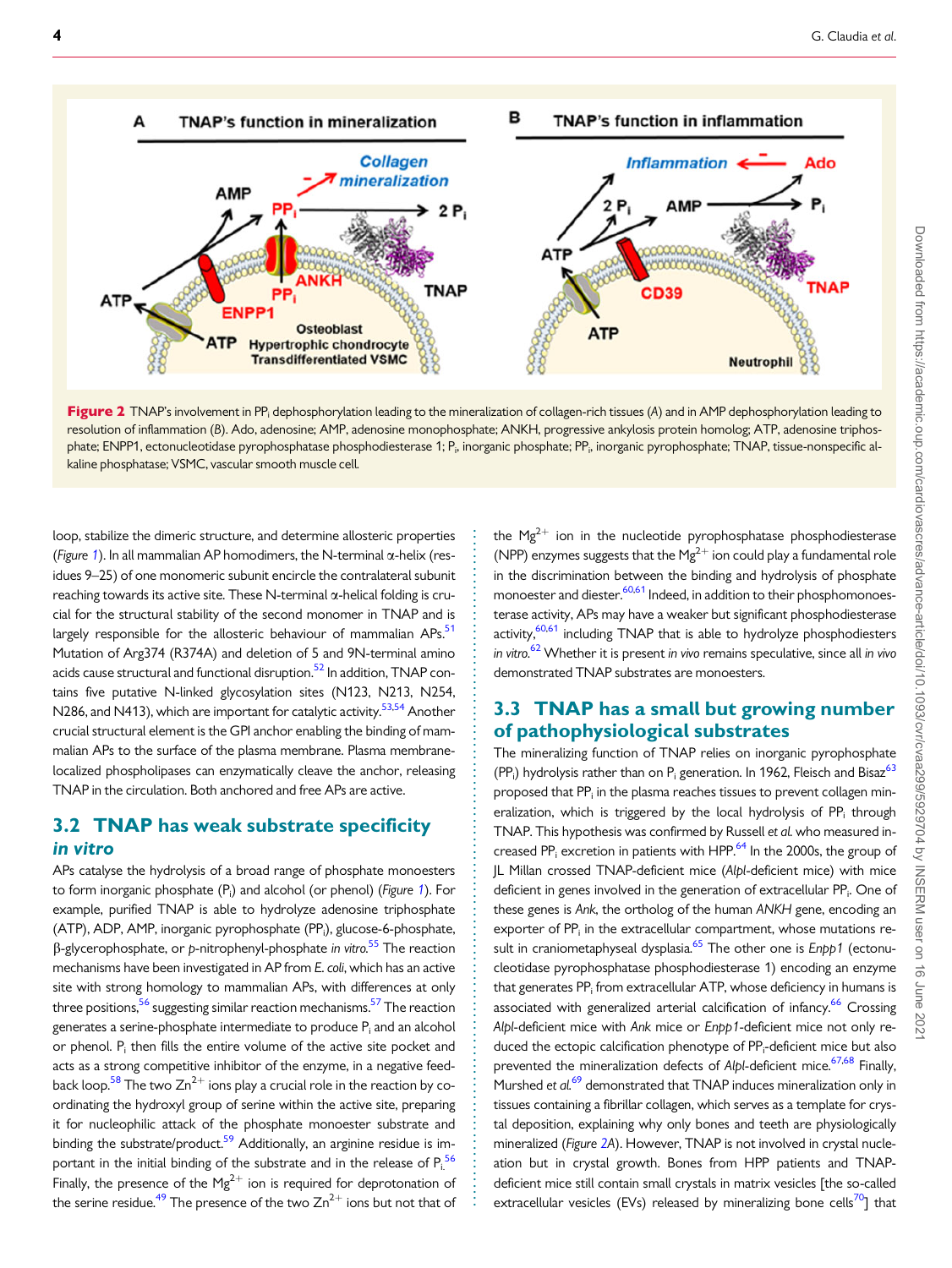<span id="page-4-0"></span>have failed to growth and multiply within collagen fibrils.<sup>[47](#page-9-0)</sup> This paradigm is strengthened by the fact that  $PP_i$  ions may not act by inhibiting crystal nucleation, but by binding to the hydration shell of apatite crystals, and hindering  $P_i$  binding.<sup>71</sup> The molecular mechanisms involved in crystal nucleation remain obscure. Intravesicular dephosphorylation of phosphocholine by phospho1 and calcium ion import by annexins have been proposed as mechanisms to increase ion concentration and induce crystal nucleation.<sup>70</sup> Alternatively, poly-ADP ribose released in EVs by senescent bone cells and VSMCs has been proposed to participate to crystal nucleation in bone and the vasculature.<sup>72,73</sup> Recent evidence also suggest that phosphatidylserine-mediated nucleation could be the predominant mechanism to produce the very first mineral nuclei during MV-mediated bone/cartilage mineralization[.74](#page-9-0)

Another in vivo substrate of TNAP is pyridoxal phosphate (PLP), the major circulating form of vitamin B<sub>6</sub>. PLP dephosphorylation in the blood is necessary to allow pyridoxal uptake by cells, where it is phosphorylated again to participate as a cofactor in many reactions. $^{47}$  In particular, PLP is required for the synthesis of the inhibitory neurotransmitter  $\gamma$ aminobutyric acid (GABA) in the central nervous system, explaining in part why severe HPP is associated with epileptic seizures.<sup>47</sup> Moreover, Alpl-deficient mice have increased levels of cystathionine in their brain, a molecule of the transsulfuration pathway that is controlled by PLPdependent enzymes. $75$  Since the transsulfuration pathway is responsible for the synthesis of important anti-oxidant molecules, such as glutathione and hydrogen sulphide, TNAP may indirectly participate in antioxidant capacity.

Increasing evidence suggests that adenosine nucleotides are in vivo TNAP substrates. In addition to its intracellular energetic role, ATP is released by all cells, during necrosis, apoptosis, or in response to inflammatory or mechanical stresses.<sup>76</sup> Extracellular ATP binds to P2 purinergic receptors in neighbouring cells and activates multiple intracellular pathways. These effects are restrained by CD39 that dephosphorylates ATP into AMP removing two  $P_i$ , and CD73 that removes the third  $P_i$  to generate adenosine.<sup>76</sup> To date, convincing data indicate that TNAP participates at least in AMP dephosphorylation (Figure [2B](#page-3-0)). Alpl-deficient mice have less adenosine in their brain than control mice, $7<sup>5</sup>$  suggesting that other tissues also exhibit lack of adenosine. In the blood, TNAP might be a significant contributor to AMP hydrolysis.<sup>77</sup> In addition, human neutrophils, which are the most abundant leucocytes in the blood, have very low expression of CD73 and high levels of TNAP,<sup>77,78</sup> which is responsi-ble for AMP dephosphorylation<sup>77</sup> (Figure [2B](#page-3-0)). A contribution of TNAP to the dephosphorylation of high AMP levels has also been reported in bronchial epithelial cells.<sup>79,[80](#page-10-0)</sup> Given the well-known anti-inflammatory role of adenosine, these data identify TNAP as a possible antiinflammatory ectonucleotidase.<sup>78</sup> The contribution of TNAP to AMP hydrolysis increases with increasing AMP concentrations, suggesting that TNAP is particularly involved in intense pro-inflammatory responses. TNAP's function in AMP dephosphorylation may significantly interfere with CVC. Patients with arterial calcification due to deficiency of CD73 (ACDC) present with extensive medial calcification. $81$  The group of St Hilaire demonstrated that decreased adenosine production in absence of CD73 stimulates the expression of TNAP to compensate for deficient AMP dephosphorylation, leading to parallel  $PP_i$  hydrolysis and calcifica-tion.<sup>[82](#page-10-0)</sup> Importantly, stimulated TNAP expression due to CD73 deficiency relies on the transcription factor FOXO1 in cells from ACDC patients, and calcified femoropopliteal arteries form non-ACDC patients exhibit increased FOXO1 levels as compared from non-calcified arteries.<sup>83</sup> Considered together with the fact that the pro-inflammatory cytokines TNF- $\alpha$  and IL-1 $\beta$  stimulate TNAP expression and calcification in

human mesenchymal stem cells (MSCs) while they decrease RUNX2 levels and osteoblast differentiation, $84$  these results indicate that dysregulated expression of TNAP in pro-inflammatory conditions might be sufficient to trigger CVC. Finally, TNAP dephosphorylates ATP in culture of neurons,  $85$  hypertrophic chondrocytes,  $78$  and MSCs,  $86$  but the in vivo relevance of these findings and whether they are associated with TNAP involvement in inflammation or calcification remains uncertain and deserve further investigation.

Lipopolysaccharide (LPS) is a well-known pro-inflammatory compound synthesized by Gram-negative bacteria. The pro-inflammatory effects of LPS relies on the phosphate groups in the lipid A region.<sup>[87](#page-10-0)</sup> IAP dephosphorylates LPS in the gut and prevents the development MetS resulting from repeated LPS absorption accompanying high fat diets.<sup>88</sup> LPS is indeed absorbed during fatty meals, $89$  and contributes to postprandial inflammation and metabolism.<sup>90</sup> IAP would thus limit postprandial endotoxemia and keep postprandial inflammation in physiological limits. $88$  It is likely that in the blood TNAP participates in the dephosphorylation of LPS that has escaped from IAP in the gut. Increasing evidence indicates that human TNAP has the ability to dephosphorylate LPS in vitro and in vivo.<sup>[91–96](#page-10-0)</sup> Whether LPS dephosphorylation by TNAP also participates in the control of postprandial inflammation and metabolism is yet only speculative but deserves investigation.

Finally, TNAP may dephosphorylate proteins in vivo. To our knowledge, the first protein that has been suggested to be a TNAP substrate is osteopontin (OPN). OPN is a highly phosphorylated glycoprotein expressed in multiple cell types and may exert multiple functions. OPN can act as an inflammatory cytokine, $97$  an inducible inhibitor of ectopic calcification, $98$  and a promoter of regression of ectopic calcification<sup>99</sup> and bone resorption.<sup>100</sup> Importantly, phosphorylated but not unphosphorylated OPN has been proposed to inhibit ectopic calcification.<sup>101</sup> Alpl-deficient mice have increased levels of OPN, and crossing Alpl-deficient mice with Opn-deficient mice partly corrects their mineralization defects.<sup>[102](#page-10-0)</sup> TNAP likely dephosphorylates OPN on residues from two distinct regions to stimulate mineralization.<sup>103</sup> These effects of TNAP on mineralization mediated by OPN dephosphorylation seem to counterregulate those relying on PP $_{\rm i}$  hydrolysis since the extracellular P $_{\rm i}$ /PP $_{\rm i}$  ratio and OPN appear to regulate the expression of the same genes involved in the control of mineralization.<sup>[102](#page-10-0),[103](#page-10-0)</sup> Among other proteins that have been proposed to be TNAP substrates, Tau protein will be discussed in chapter 3.4.

## 4. Physiological TNAP's functions and potential consequences of its inhibition

## 4.1 Inhibition of TNAP expression and/or activity to prevent CVC

Until recently, the most potent available TNAP inhibitor was levamisole (or tetramisole, the racemic mixture of levamisole and its enantiomer dexamisole). However, this inhibitor has TNAP-independent effects,<sup>104</sup> for instance, on voltage-dependent sodium channels and/or noradrena-line uptake.<sup>[104](#page-10-0)</sup> The first potent and selective TNAP inhibitor is arylsulfonamide 2,5-dimethoxy-N-(quinolin-3-yl) benzenesulfonamide, also known as MLS-0038949.<sup>[105](#page-10-0)</sup> MLS-0038949 specifically inhibits TNAP with no effect on IAP. It is however unknown whether MLS-0038949 differently inhibits liver and bone TNAP, which have the same amino acid sequence but differ by their glycosylation pattern.<sup>53</sup> MLS-0038949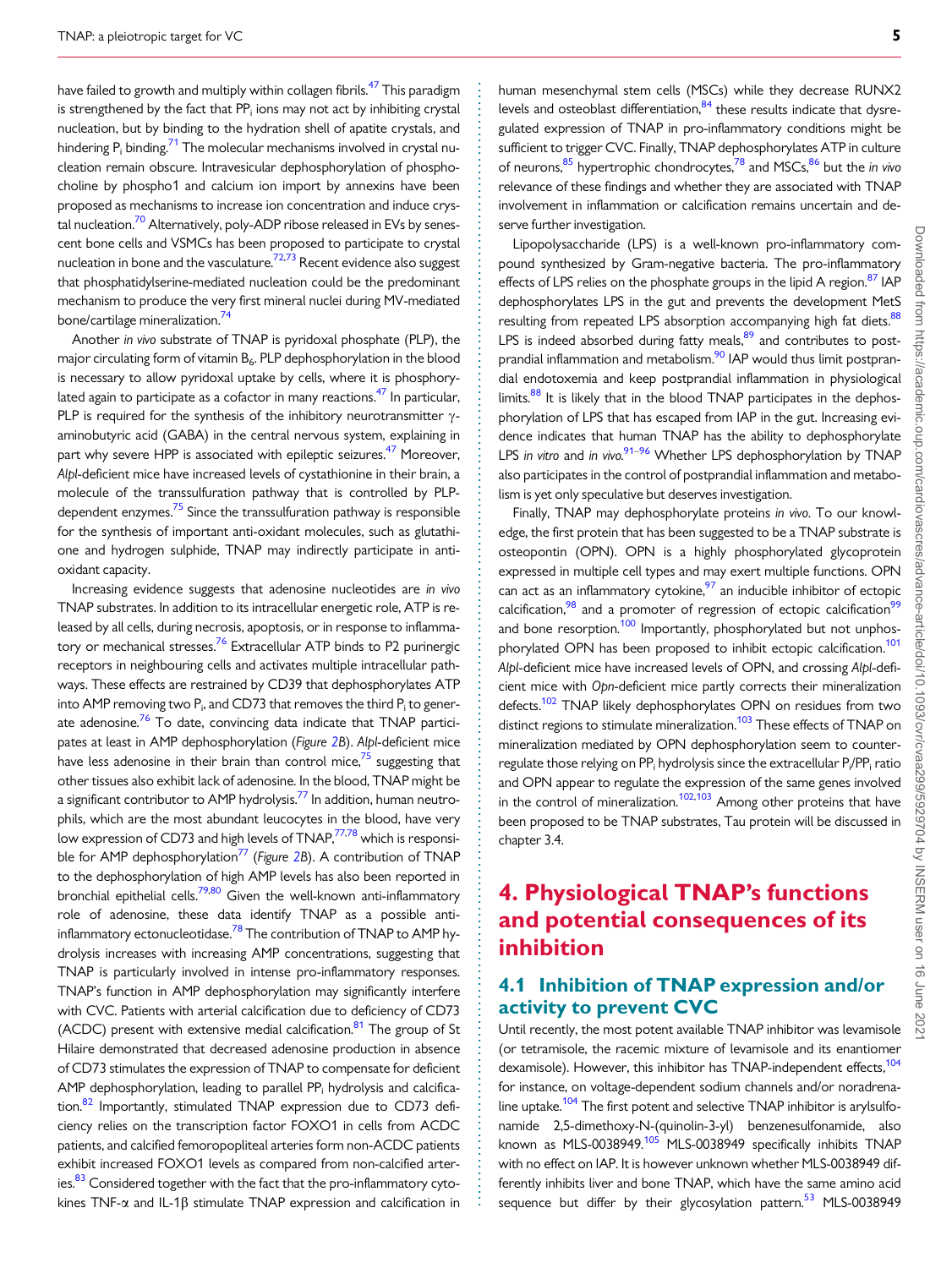<span id="page-5-0"></span>

Figure 3 TNAP activity detected by histochemistry in E15 mouse embryo (bar 500  $\mu$ m). Taken with permission from Ref.<sup>[120](#page-11-0)</sup>

. . . . . . . . . . . . . . . . . . . . . . . . . . . . . . . . . . . . . . . . . . . . . . . . . . . . . . . . . . . . .

reduced calcification in culture of VSMCs.<sup>[106](#page-10-0),[107](#page-10-0)</sup> However, MLS-0038949 has only modest pharmacokinetics properties, and had to be modified for translational approaches. In 2018, the group of JL Millan developed 5-((5-chloro-2-methoxyphenyl)sulfonamido)nicotinamide, also known as SBI-425, as a potent and highly selective TNAP inhibitor adapted for in vivo experiments. This inhibitor was first validated in mice overexpressing TNAP under the control of the Tagln promoter active in VSMCs.<sup>32</sup> These mice develop extensive arterial calcification, left ventricular hypertrophy and fibrosis, higher systolic blood pressure, and early and sudden mortality, consistent with pressure overload-induced hypertrophy and progression to heart failure. Mice that orally or intravenously received a daily single dose of 10 mg/kg of SBI-425 showed a complete inhibition of plasma TNAP activity, and reduced arterial calcification and prolonged lifespan in TNAP-overexpressing mice.<sup>[32](#page-9-0)</sup> SBI-425 also prevented VC in a mouse model of pseudoxanthoma elasticum, a genetic disease associated with impaired  $PP_i$  generation,<sup>108</sup> and in mice with CKD induced by adenine and phosphorus-rich diet.<sup>[109](#page-10-0)</sup> Treatment with SBI-425 at 10 or 30 mg/kg/day did not affect kidney function, but fully prevented early death. $109$  This was associated with the prevention of aorta calcification but not of heart calcification, likely explained by the low penetration of SBI-425 in tissues.<sup>[110](#page-10-0)</sup> Nevertheless, these results indicate that TNAP inhibition in general, and SBI-425 in particular, may represent a very promising strategy to treat patients with CKD. On the other hand, patients with CKD also have atherosclerotic intimal plaque calcification that has a very different impact on the vasculature than the specific medial calcification developed by these patients. $3$  To date, one published article reported the effects of SBI-425 on atherosclerotic plaque calcification in a mouse model of familial hypercholesterolemia, but these mice were crossed with mice overexpressing TNAP in endothelial cells, $34$  making results difficult to interpret. Oral supplementation of SBI-425 30 mg/kg/day in the wicked high cholesterol (WHC) mouse model induced by a point mutation in the low-density lipoprotein receptor, decreased coronary calcium accumulation, and left ventricular hypertrophy.<sup>34</sup> These results indicate that SBI-425 may inhibit intimal atherosclerosis plaque calcification in addition to inhibiting medial calcification associated with CKD. More studies are needed to have a clearer vision of the effects of SBI-425 on cardiovascular mortality.

Besides SBI-425, potential novel inhibitors were tested chemically and putative binding modes were suggested by molecular docking simulations. The isonicotinohydrazone derivative (E)-N'-(4-hydroxy-3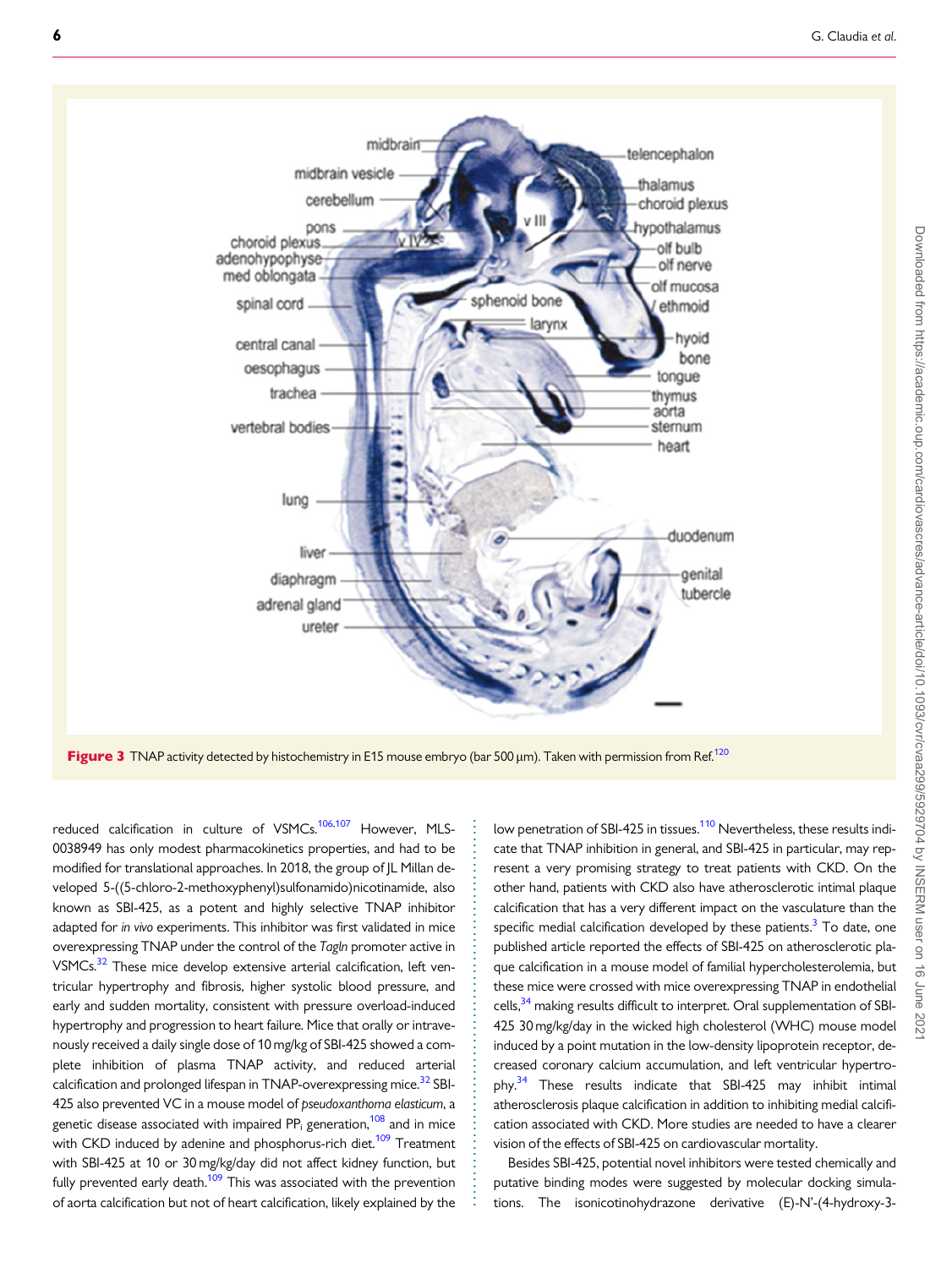<span id="page-6-0"></span>. methoxybenzylidene)isonicotinohydrazide was identified as the most potent TNAP inhibitor of the tested derivatives.<sup>111</sup> Further, derivatives of 4-quinolones, hybrid compounds from chalcone and 1,2-benzothiazine pharmacophores and trinary benzocoumarin-thiazoles-azomethine derivatives were suggested as selective inhibitors of AP isoenzymes.<sup>[112–](#page-10-0)</sup> <sup>[114](#page-10-0)</sup> Whether these compounds are suitable for in vitro and/or in vivo experiments remains to be determined.

Another approach to diminish TNAP activity is to reduce its protein levels. Recently, the epigenetic regulator apabetalone, an orally available bromodomain and extraterminal (BET) protein inhibitor which is in clinical development for cardiovascular disease treatment, was identified as a TNAP inhibitor acting on expression level. Apabetalone diminished the induction of ALPL mRNA, TNAP protein and enzyme activity in primary human hepatocytes and VSMCs via the transcriptional regulator BRD4 that caused reduction of VC.<sup>[115](#page-10-0)</sup> Additionally, apabetalone prevented induction of inflammatory cytokines in vitro and reduced multiple mediators of lipid metabolism and chronic vascular inflammation in the plasma of CVD patients.<sup>116</sup> Potential beneficial cardiovascular effects of apabetalone are under investigation. While apabetalone treatment reduced cardiovascular risk and improved kidney function in CKD patients, patients with recent acute coronary syndrome, type 2 diabetes, and low high-density lipoprotein cholesterol levels, did not demonstrate beneficial cardiovascular effects.[117](#page-10-0)–[119](#page-11-0) In CKD and CVD patients, apabetalone also reduced circulating TNAP levels.<sup>119</sup> However, whether the potential favourable cardiovascular effects of apabetalone are causally linked to TNAP reduction remains to be demonstrated.

Therefore, tools now exist to inhibit TNAP and block CVC. A tight evaluation of TNAP inhibitors is however needed in vivo, since as its name indicates, TNAP is ubiquitous, as perfectly illustrated by its pattern of activity during development (Figure [3](#page-5-0)).<sup>120</sup> During vertebrate development and growth, TNAP is active in bone, liver, kidney, nervous, and immune systems, where it exerts known or unknown effects. Its activity changes during ageing, being progressively weaker in bone, but higher in other tissues depending on the presence or absence of different agerelated diseases. The next subchapters review these known TNAP functions.

#### 4.2 TNAP as an anti-inflammatory enzyme

TNAP is present in the blood as a soluble (anchorless) isoform, originating primarily from bone and liver. Bone is the main source of blood TNAP during growth, when the skeleton is being built, whereas liver progressively becomes the main source of blood TNAP in ageing adults when bone formation slows down.<sup>121</sup> Distinction between bone and liver TNAPs in the blood is possible but technically challenging. Bone TNAP levels can be quantified by ELISA, although cross-reactivity as high as 18% has been reported with liver TNAP.<sup>122</sup> Unfortunately, there is to date no available ELISA that specifically measures liver TNAP in the blood, which can only be assessed through total TNAP activity. Nevertheless, since increased bone TNAP levels are relatively uncommon in adults, increased TNAP activity in the blood often reflects liver disorders, in particular, during impaired bile flow or cholestasis in primary biliary cholangitis (PBC) and primary sclerosing cholangitis (PSC) but also non-alcoholic fatty liver disease (NAFLD), $123$  and more generally MetS.<sup>35–40</sup> Circulating TNAP may generate adenosine from AMP to exert anti-inflammatory effects, $^{77}$  $^{77}$  $^{77}$  and/or dephosphorylate LPS to detoxify it, in a context of sepsis and/or to regulate postprandial endotoxaemia.<sup>92</sup> TNAP is also present in the blood anchored at the membrane of . . . . . . . . . . . . . . . . . . . . . . . . . . . . . . . . . . . . . . . . . . . . . . . . . . . . . . . . . . . . . . . . . . . . . . . . . . . . . . . . . . . . . . . . . . . . . . . . . . . . . . . . . . . . . . . . . . . . . . . . . . . . . . . . . . . . . . . . . . . . . . . . . . . . . . . . . . . . . . . . . . . . . . . . . . . . . . . . . . neutrophils[,124](#page-11-0) the most abundant leukocytes in human blood, where it exerts anti-inflammatory functions.<sup>77,78,[125](#page-11-0)</sup> Neutrophil TNAP may support soluble TNAP to hydrolyze PLP, AMP, and LPS, but its presence at the membrane more likely participates in the control of the autocrine effects of adenosine and its nucleotides, in particular on neutrophil survival, $^{126}$  $^{126}$  $^{126}$  migration, $^{127}$  or secretion of IL-1 $\beta$ .<sup>[78](#page-10-0)</sup> Finally, TNAP is also present in the blood attached to the membrane of endothelial cells in arterioles and capillaries. $34,128,129$  $34,128,129$  Its specific function in endothelial cells is unknown. It might also be related to nucleotide and/or LPS dephosphorylation, or to transport from blood to the endothelium.

If indeed TNAP in the blood exerts important anti-inflammatory effects, its inhibition may have detrimental effects in several age-related diseases. Ageing is associated with a low-grade systemic inflammation, characterized by increased levels of C-reactive protein (CRP), and of cytokines, such as TNF- $\alpha$  and IL-1 $\beta$ .  $^{130-132}$  Exacerbation of this systemic age-associated inflammation may therefore adversely impact health during ageing. Moreover, TNAP inhibition may not only impact systemic inflammation but also tissue inflammation in several diseases, since neutrophils are often the first cells to be recruited in inflamed tissues, e.g. in atherosclerotic plaques, where neutrophils are the first cells to enter and stimulate inflammation.<sup>133,134</sup> In plaques, TNAP inhibition may therefore have more complex consequences than only blocking calcification.

## 4.3 TNAP'S crucial role in skeletal/dental mineralization

The most severe form of HPP leads to the perinatal death of foetuses completely devoid of bone mineral, $135$  highlighting the requirement for TNAP to mineralize the skeleton and teeth. Bone formation proceeds either by endochondral ossification, in particular, in long bones, or by intramembranous ossification in flat bones. In the former process, mesenchymal cells differentiate under the control of the transcription factor SOX9 into proliferative chondrocytes, which then maturate into mineralizing hypertrophic cells expressing the transcription factor RUNX2.<sup>136</sup> During this process, TNAP is expressed in proliferative chondrocytes, but its expression is strongly stimulated by RUNX2 in hypertrophic chondrocytes, where TNAP hydrolyzes extracellular PP<sub>i</sub> allowing growth plate mineralization.<sup>137–140</sup> During endochondral ossification, osteoblasts form bone on this calcified cartilage plate, whereas during endomembranous ossification, they produce bone without the need for a cartilage template. In both cases, osteoblasts express TNAP under the control of RUNX2 and anchor it to their cell membrane to hydrolyze  $PP_i^{140}$  $PP_i^{140}$  $PP_i^{140}$  In the teeth, TNAP is expressed in odontoblasts and ameloblasts, the cells responsible for dentin and enamel mineralization, respectively.<sup>140,141</sup> This explains why HPP in humans and lack of TNAP in mice result not only in bone hypomineralization but also in decreased dentin and enamel mineralization, $141$  and lack of acellular cementum, a tissue highly sensitive to extracellular  $PP_i$  concentration.<sup>142,143</sup> In addition to its pro-mineralizing role relying on PP<sub>i</sub> hydrolysis in bone and tooth cells, TNAP may exert functions in MSCs. TNAP has indeed been identified as a marker of human MSCs, $144$  where its stimulation may lead to ATP hydrolysis leading to the promotion of osteoblastogenesis at the expense of adipogenesis.<sup>86</sup> In this context, it is logical to anticipate that TNAP inhibition will slow down bone formation and exacerbate age-related osteoporosis. These side effects of TNAP inhibition are a concern for patients with CKD, who are prone to develop mineral bone disorder (MBD). They are also relevant for post-menopausal women, who may be at increased risk of developing osteoporosis with a severity inversely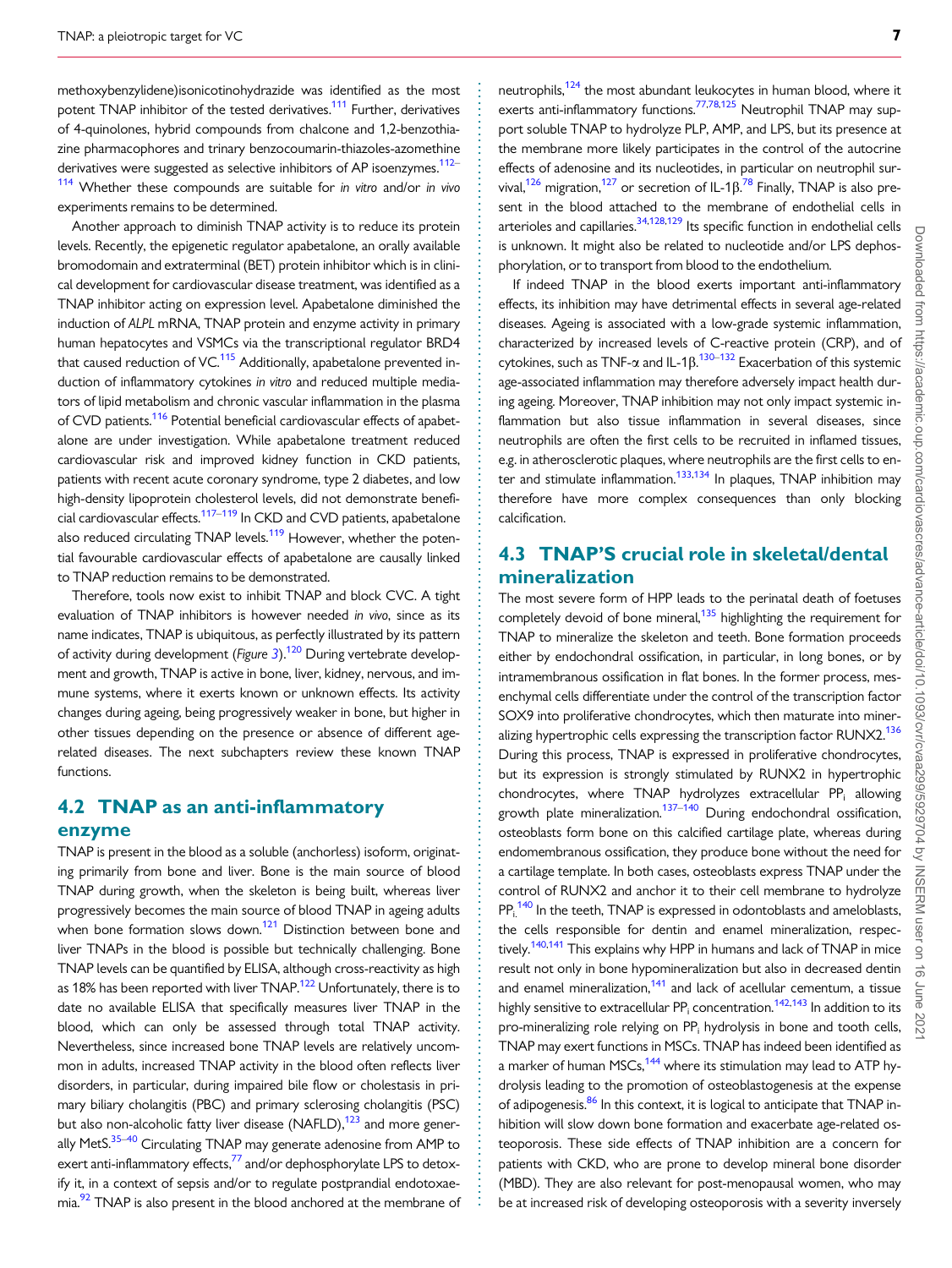<span id="page-7-0"></span>associated to the calcium score, $145$  and have a high risk of cardiovascular mortality.<sup>146</sup> The first reports of TNAP inhibition using SBI-425, in a mouse model of pseudoxanthoma elasticum<sup>[108](#page-10-0)</sup> and in a mouse model of CKD-MBD<sup>109</sup> did not report significant effects on bone architecture. These reports in mice with daily administration of SBI-425 for several weeks were reassuring and paved the way to subsequent studies. On the other hand, one article reported that in addition to preventing the warfarin-induced VC in rats, administration of SBI-425 for 7 weeks decreased bone formation rate and mineral apposition rate, and increased osteoid maturation time, effects that did not yet impact bone architecture as determined by  $\mu$ CT.<sup>[147](#page-11-0)</sup> Collectively, these studies indicate that TNAP inhibition with SBI-425 for several weeks has no harmful effects on bone architecture, but that in case of long treatments with high doses, bone homoeostasis has to be carefully controlled. Moreover, if indeed TNAP is an anti-inflammatory enzyme acting by dephosphorylating adenosine nucleotides and LPS, its inhibition on the long term may adversely impact bone homoeostasis through enhanced inflammaging. It is indeed well-known that inflammaging drives the decline in bone mass associated with ageing.<sup>148</sup> TNF- $\alpha$  in particular strongly inhibits the expression of RUNX2 in osteoblasts $149$  and induces its degradation by the proteasome, resulting in impaired osteoblastogenesis.<sup>150</sup> Inflammagingassociated reduction of bone TNAP expression may render bones more susceptible to inflammation in a vicious cycle.  $Alpl^{+/}$  mice have increased levels of IL-1 $\beta$  and IL-6 in their bones, which is probably due to TNAP's nucleotidase activity.<sup>[78](#page-10-0)</sup> As mentioned above, SBI-425 does not seem to have dramatic effects on bone homoeostasis but most of the experiments were not realized in aged animals with osteoporosis, which deserve further consideration.

## 4.4 Emerging functions of TNAP in the central nervous system

TNAP is strongly active in the brain during development (Figure  $3$ ), where it is expressed by endothelial and neuronal cells. In endothelial cells, TNAP is active in both the luminal and abluminal sides of the cell membrane, particularly in the arterial part of the microvasculature, but not the venous system.[151](#page-11-0),[152](#page-11-0) In human brain vessels, TNAP activity can be detected from gestational ages, $153,154$  while in mouse brain vessels TNAP is active several days after birth.<sup>151,155</sup> This subcellular distribution suggests a role in active transport across capillary endothelial cells, and in blood brain barrier (BBB) permeability.<sup>156,157</sup> This role likely includes PLP dephosphorylation in the blood and pyridoxal transport across the BBB. Lack of TNAP in both Alpl-deficient mice and newborns with HPP results in higher PLP levels in blood, reduced GABA synthesis, and epileptic seizures. In addition to endothelial TNAP, neuronal TNAP is likely crucial for normal brain development and functions. During development, neuronal TNAP activity is observed in both grey matter and white matter.<sup>158</sup> Interestingly, the association of TNAP with neurogenesis in embryonic rodent brain is maintained in adulthood, with elevated TNAP activity in neurogenic niches.<sup>[159](#page-11-0)</sup> Multiple neuroanatomical abnormalities have been observed by MRI in HPP infants, such as hypodensity of the white matter, dilated ventricles, multicystic encephalopathy, parenchy-mal lesions,<sup>[160–164](#page-11-0)</sup> while delay in myelination and synaptogenesis, and abnormalities in the spinal nerve roots were reported in Alpl-deficient mice.<sup>139,165</sup> Several mechanisms have been proposed to explain TNAP contribution in brain development: dephosphorylation or interaction with extracellular matrix proteins, such as laminin and collagen,  $166-168$  $166-168$  a role in signal transduction through interaction with PrPc, a plasma membrane GPI anchored protein in lipid rafts highly expressed in the central

nervous system,<sup>[166](#page-11-0)</sup> regulation of PLP-dependent enzymes, impacting synthesis of GABA, serotonin and dopamine,<sup>[75](#page-10-0),[169](#page-12-0),[170](#page-12-0)</sup> and a ectonucleotidase function involved in axon formation and growth.<sup>85</sup> neurotransmission, $171,172$  and contributing to the epileptic phenotype of TNAPdeficient pups.<sup>173</sup>

SBI-425 administration in mice does not trigger epileptic seizures, suggesting that the remaining TNAP activity is sufficient to dephosphorylate PLP in the blood and allow GABA synthesis in the brain. It is however possible that TNAP inhibition may trigger seizures in some patients. Indeed, epileptic seizures have been reported in children treated for pae-diatric nephrotic syndrome with levamisole.<sup>[104](#page-10-0)</sup> In this case, pyridoxine supplementation could prevent these seizures as it does in the infantile and perinatal forms of hypophosphatasia.<sup>160[,174,175](#page-12-0)</sup> In addition. SBI-425 does not cross the BBB in healthy mice,<sup>176</sup> indicating that it should not alter TNAP functions in brain cells in animals and patients with a normal BBB. However, SBI-425 may cross the BBB whose integrity is compromised by systemic and local inflammation, $176$  which might be the case in ageing adults with MetS and neurodegenerative disorders, such as Alzheimer's disease (AD). Analyses of post-mortem AD brains showed an increase in TNAP protein, activity, or expression in hippocampus and temporal gyrus, which are cerebral regions targeted by tau pathology.<sup>177,178</sup> Patients with AD also seem to have increased serum levels of TNAP, which are associated with cognitive dysfunction.<sup>[177,179–181](#page-12-0)</sup> Activation of TNAP in AD may have both beneficial and harmful effects. First, TNAP may exert protective effects on neuroinflammation by its ability to dephosphorylate ATP into adenosine.<sup>75,85,[182,183](#page-12-0)</sup> Second, TNAP may also protect from AD development helping to maintain a functional BBB. $176$  On the other hand, a scenario based on in vitro approaches, proposed that TNAP participates to AD progression by dephosphorylating extracellular hyperphosphorylated Tau protein.<sup>178</sup> Unphosphorylated Tau interacting with muscarinic receptors induces an increase in intracellular calcium that affects calcium homoeostasis trig-gering neuronal cell death<sup>[184](#page-12-0)</sup>; it promotes phosphorylation of intracellular Tau which has neurotoxic effects, and it increases TNAP expression.<sup>[178,185](#page-12-0)</sup> Thus, a positive feedback loop would result in a link between increases in TNAP and Tau levels, increase in neuronal loss and decline in brain functions. In this complex context, exploring the effects of TNAP inhibition in models of AD and neuroinflammation deserve consideration.

Finally, TNAP inhibition may participate in brain damages induced by ischaemic stroke. Ischaemic strokes account for 85% of strokes and are due to large vessel atherosclerosis in 15–20% of cases.<sup>186</sup> Serum TNAP activity is increased in patients with acute ischaemic stroke and is associated with a poor functional outcome, stroke recurrence, and mortality.<sup>187–193</sup> TNAP may not only be a biomarker but also an active player in post-ischaemic reperfusion injuries. TNAP may play a protective role in post-ischaemic BBB leakage.<sup>176,194</sup> Moreover, TNAP may also reduce neuroinflammation following stroke. Stroke leads to cell necrosis, which triggers the release of ATP and a subsequent inflammation that is resolved by the dephosphorylation of ATP into adenosine.<sup>195</sup> The reported involvement of TNAP in ATP hydrolysis and/or adenosine gen-eration in neurons<sup>85,[182,183](#page-12-0)</sup> and in neutrophils,<sup>77,78</sup> which are recruited by ATP release,<sup>196</sup> and play multiple pro-inflammatory roles during stroke,<sup>197-199</sup> may suggest that TNAP inhibition might worsen postischaemic neuroinflammation. Therefore, the effects of TNAP inhibition on brain damages and functional outcome after stroke deserves investigation.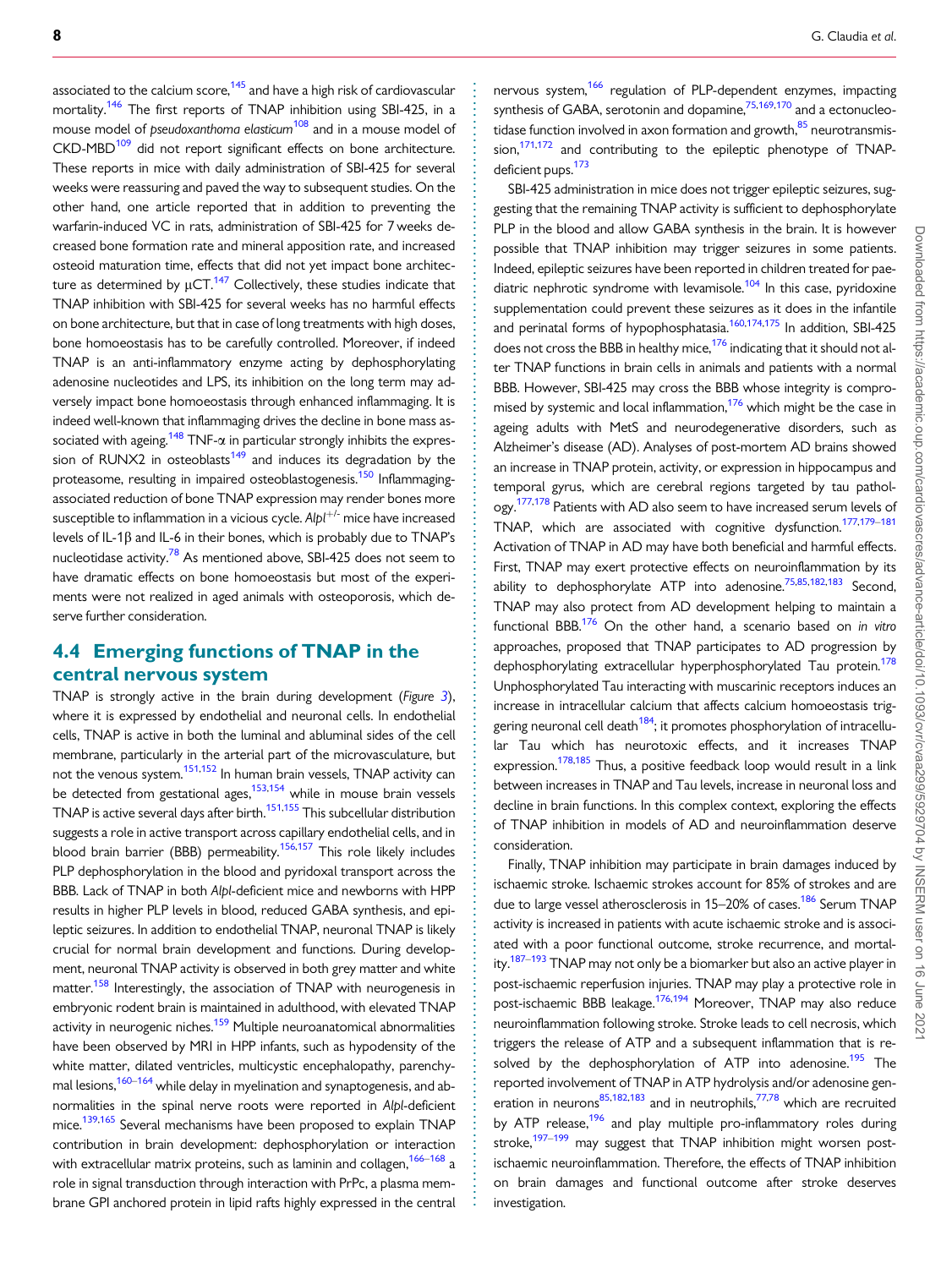#### <span id="page-8-0"></span>. 4.5 TNAP'S functions in liver and kidneys

TNAP's former name was liver/bone/kidney (L/B/K) AP. The expression of TNAP in liver and kidney is known for a long time, but its function in these tissues remains elusive. In the liver, TNAP is localized at the canalicular membrane of hepatocytes and the apical area of the cytoplasm of bile duct epithelial cells.<sup>[140,](#page-11-0)[200,201](#page-12-0)</sup> Cholangitis is associated with increased release of liver TNAP into the blood, $123$  suggesting that TNAP participates in bile excretion. TNAP may dephosphorylate ATP at the cholangiocyte surface to participate in the regulation of bile pH in response to the secretion of bile salts.<sup>202</sup> Additionally, liver TNAP may participate in LPS detoxification and excretion in the bile.<sup>91–94,[203](#page-12-0)</sup> Whether this regulation takes place under pathological conditions during bacterial infection, or physiologically to regulate postprandial endotoxemia is worth exploring. Finally, it is possible that liver expresses TNAP mainly to release it in the blood in adults to control systemic inflammation when bone formation is reduced and bone TNAP release in the blood is decreased. To our knowledge, no effect of TNAP inhibition on the liver has been reported to date, but most studies were conducted in mice which, in contrast to humans and rats, have very weak expression of liver TNAP[.201](#page-12-0)

In the kidney, TNAP is expressed at the brush borders of proximal re-nal tubules.<sup>[140](#page-11-0),[204](#page-12-0)</sup> This renal expression of TNAP may appear surprising since prevention of mineralization in urine is supposed to rely on the presence of PP<sub>i</sub>, the mineralization inhibitor inactivated by TNAP.<sup>205</sup> However, the main production site of  $PP_i$  may be the distal nephron where TNAP is absent, $205$  which may explain why TNAP does not induce urinary tract calcification. Instead, in the kidney brush border, TNAP induced by LPS may be able to dephosphorylate and detoxify it.<sup>206,207</sup> Whether this function occurs in physiological and/or in pathological situations remains obscure, but it is worth exploring.

## 5. Conclusion

An increasing number of articles now indicate that TNAP is responsible, or at least involved, in CVC, and tools to inhibit its expression and activity are now available. Several preclinical studies showed that TNAP inhi-bition strongly reduces VC.<sup>108,109[,147](#page-11-0)</sup> Since TNAP is ubiquitous and likely has several important functions in addition to its well-established role in the control of the Pi/PPi ratio during physiological and ectopic mineralization, there is now a compelling need to perform studies to better understand these additional functions, identifying its associated substrates, and elucidating these new metabolic pathways.

**Conflict of interest:** J.L.M. is a co-inventor on a patent covering SBI-425 (PCT WO 2013126608).

#### Funding

C.G., A.S.K., L.B., S.P., and D.M. received financial support from European Research Area Network on Cardiovascular Diseases (ERA-NET CVD, Microexploration project 2018–21) to work on TNAP and atherosclerotic plaque calcification; C.G. received funding from the German Research Foundation (GO1801/5-1 SFB/TRR219); D.M. received support from Fondation de France (2019–20, project 00086497) to work on TNAP, inflammation, and plaque calcification. J.L.M. is funded by grant DE12889 from the National Institute of Dental and Craniofacial Research, NIH, USA.

#### **References**

- [1.](#page-1-0) Doherty TM, Fitzpatrick LA, Inoue D, Qiao JH, Fishbein MC, Detrano RC, Shah PK, Rajavashisth TB. Molecular, endocrine, and genetic mechanisms of arterial calcification. Endocr Rev 2004;25:629–672.
- [2.](#page-1-0) Pawade TA, Newby DE, Dweck MR. Calcification in aortic stenosis: the skeleton key. J Am Coll Cardiol 2015;66:561-577.
- [3.](#page-1-0) Vervloet M, Cozzolino M. Vascular calcification in chronic kidney disease: different bricks in the wall? Kidney Int 2017;91:808–817.
- [4.](#page-1-0) Schlieper G, Krüger T, Djuric Z, Damjanovic T, Markovic N, Schurgers LJ, Brandenburg VM, Westenfeld R, Dimkovic S, Ketteler M, Grootendorst DC, Dekker FW, Floege J, Dimkovic N. Vascular access calcification predicts mortality in hemodialysis patients. Kidney Int 2008;74:1582–1587.
- [5.](#page-1-0) Foley RN, Parfrey PS, Sarnak MJ. Clinical epidemiology of cardiovascular disease in chronic renal disease. Am J Kidney Dis 1998;32:S112-S119.
- [6.](#page-1-0) Everhart JE, Pettitt DJ, Knowler WC, Rose FA, Bennett PH. Medial arterial calcification and its association with mortality and complications of diabetes. Diabetologia 1988;31:16–23.
- [7.](#page-1-0) Lehto S, Niskanen L, Suhonen M, RöNnemaa T, Laakso M. Medial artery calcification. A neglected harbinger of cardiovascular complications in non-insulindependent diabetes mellitus. Arterioscler Thromb Vasc Biol 1996;16:978–983.
- [8.](#page-1-0) Greenland P, LaBree L, Azen SP, Doherty TM, Detrano RC. Coronary artery calcium score combined with Framingham score for risk prediction in asymptomatic individuals. JAMA 2004;291:210–215.
- [9.](#page-1-0) Puri R, Nicholls SJ, Shao M, Kataoka Y, Uno K, Kapadia SR, Tuzcu EM, Nissen SE. Impact of statins on serial coronary calcification during atheroma progression and regression. J Am Coll Cardiol 2015;65:1273-1282.
- [10.](#page-1-0) Mori H, Torii S, Kutyna M, Sakamoto A, Finn AV, Virmani R. Coronary artery calcification and its progression: what does it really mean? JACC Cardiovasc Imaging 2018; 11:127–142.
- 11. Chatrou ML, Cleutjens JP, van der Vusse GJ, Roijers RB, Mutsaers PH, Schurgers LJ. Intra-section analysis of human coronary arteries reveals a potential role for microcalcifications in macrophage recruitment in the early stage of atherosclerosis. PLoS One 2015;10:e0142335.
- 12. Roijers RB, Dutta RK, Cleutjens JP, Mutsaers PH, de Goeij JJ, van der Vusse GJ. Early calcifications in human coronary arteries as determined with a proton microprobe. Anal Chem 2008:80:55-61.
- 13. Roijers RB, Debernardi N, Cleutjens JP, Schurgers LJ, Mutsaers PH, van der Vusse GJ. Microcalcifications in early intimal lesions of atherosclerotic human coronary arteries. Am | Pathol 2011;178:2879-2887.
- 14. Nadra I, Mason JC, Philippidis P, Florey O, Smythe CD, McCarthy GM, Landis RC, Haskard DO. Proinflammatory activation of macrophages by basic calcium phosphate crystals via protein kinase C and MAP kinase pathways: a vicious cycle of inflammation and arterial calcification? Circ Res 2005:96:1248-1256.
- 15. Kelly-Arnold A, Maldonado N, Laudier D, Aikawa E, Cardoso L, Weinbaum S. Revised microcalcification hypothesis for fibrous cap rupture in human coronary arteries. Proc Natl Acad Sci USA 2013;110:10741–10746.
- 16. Ehara S, Kobayashi Y, Yoshiyama M, Shimada K, Shimada Y, Fukuda D, Nakamura Y, Yamashita H, Yamagishi H, Takeuchi K, Naruko T, Haze K, Becker AE, Yoshikawa J, Ueda M. Spotty calcification typifies the culprit plaque in patients with acute myocardial infarction: an intravascular ultrasound study. Circulation 2004;110:3424–3429.
- 17. Maldonado N, Kelly-Arnold A, Vengrenyuk Y, Laudier D, Fallon JT, Virmani R, Cardoso L, Weinbaum S. A mechanistic analysis of the role of microcalcifications in atherosclerotic plaque stability: potential implications for plaque rupture. Am J Physiol Heart Circ Physiol 2012;303:H619-H628.
- [18.](#page-2-0) Neven E, Dauwe S, De Broe ME, D'Haese PC, Persy V. Endochondral bone formation is involved in media calcification in rats and in men. Kidney Int 2007;72:574-581.
- [19.](#page-2-0) Neven E, Persy V, Dauwe S, De Schutter T, De Broe ME, D'Haese PC. Chondrocyte rather than osteoblast conversion of vascular cells underlies medial calcification in uremic rats. Arterioscler Thromb Vasc Biol 2010;30:1741–1750.
- [20.](#page-2-0) Shanahan CM, Cary NR, Salisbury JR, Proudfoot D, Weissberg PL, Edmonds ME. Medial localization of mineralization-regulating proteins in association with Mönckeberg's sclerosis: evidence for smooth muscle cell-mediated vascular calcification. Circulation 1999;100:2168–2176.
- [21.](#page-2-0) Qiao JH, Mertens RB, Fishbein MC, Geller SA. Cartilaginous metaplasia in calcified diabetic peripheral vascular disease: morphologic evidence of enchondral ossification. Hum Pathol 2003:34:402-407.
- [22.](#page-2-0) Mohler ER, Gannon F, Reynolds C, Zimmerman R, Keane MG, Kaplan FS. Bone formation and inflammation in cardiac valves. Circulation 2001;103:1522-1528.
- [23.](#page-2-0) Torre M, Hwang DH, Padera RF, Mitchell RN, VanderLaan PA. Osseous and chondromatous metaplasia in calcific aortic valve stenosis. Cardiovasc Pathol 2016;25: 18–24.
- 24. Rattazzi M, Bennett BJ, Bea F, Kirk EA, Ricks JL, Speer M, Schwartz SM, Giachelli CM, Rosenfeld ME. Calcification of advanced atherosclerotic lesions in the innominate arteries of ApoE-deficient mice: potential role of chondrocyte-like cells. Arterioscler Thromb Vasc Biol 2005;25:1420–1425.
- 25. Herisson F, Heymann MF, Chétiveaux M, Charrier C, Battaglia S, Pilet P, Rouillon T, Krempf M, Lemarchand P, Heymann D, Gouëffic Y. Carotid and femoral atherosclerotic plaques show different morphology. Atherosclerosis 2011;216:348–354.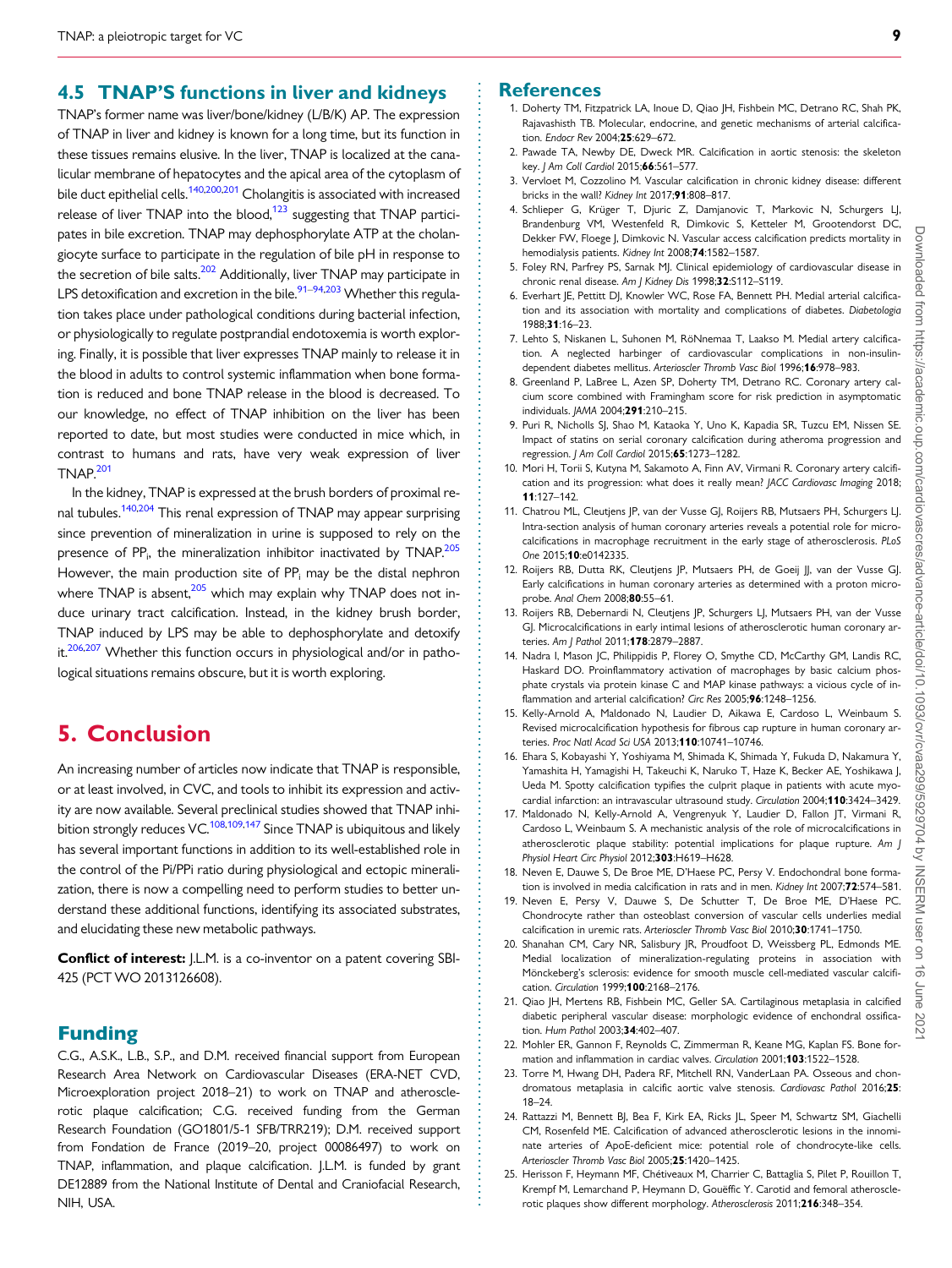- <span id="page-9-0"></span>26. Tyson KL, Reynolds JL, McNair R, Zhang Q, Weissberg PL, Shanahan CM. Osteo/ chondrocytic transcription factors and their target genes exhibit distinct patterns of expression in human arterial calcification. Arterioscler Thromb Vasc Biol 2003;23: 489–494.
- [27.](#page-2-0) Whyte MP, Fujita KP, Moseley S, Thompson DD, McAlister WH. Validation of a novel scoring system for changes in skeletal manifestations of hypophosphatasia in newborns, infants, and children: the radiographic global impression of change scale. J Bone Miner Res 2018;33:868–874.
- [28.](#page-2-0) Rathan S, Yoganathan AP, O'Neill CW. The role of inorganic pyrophosphate in aortic valve calcification. J Heart Valve Dis 2014;23:387–394.
- [29.](#page-2-0) Rattazzi M, Bertacco E, Iop L, D'Andrea S, Puato M, Buso G, Causin V, Gerosa G, Faggin E, Pauletto P. Extracellular pyrophosphate is reduced in aortic interstitial valve cells acquiring a calcifying profile: implications for aortic valve calcification. Atherosclerosis 2014;237:568–576.
- [30.](#page-2-0) Aikawa E, Nahrendorf M, Figueiredo JL, Swirski FK, Shtatland T, Kohler RH, Jaffer FA, Aikawa M, Weissleder R. Osteogenesis associates with inflammation in earlystage atherosclerosis evaluated by molecular imaging in vivo. Circulation 2007;116: 2841–2850.
- [31.](#page-2-0) Hortells L, Sosa C, Guillén N, Lucea S, Millán Á, Sorribas V. Identifying early pathogenic events during vascular calcification in uremic rats. Kidney Int 2017;92: 1384–1394.
- [32.](#page-5-0) Sheen CR, Kuss P, Narisawa S, Yadav MC, Nigro J, Wang W, Chhea TN, Sergienko EA, Kapoor K, Jackson MR, Hoylaerts MF, Pinkerton AB, O'Neill WC, Millán JL. Pathophysiological role of vascular smooth muscle alkaline phosphatase in medial artery calcification. *I Bone Miner Res* 2015:30:824-836.
- 33. Savinov AY, Salehi M, Yadav MC, Radichev I, Millán JL, Savinova OV. Transgenic overexpression of tissue-nonspecific alkaline phosphatase (TNAP) in vascular endothelium results in generalized arterial calcification. J Am Heart Assoc 2015;4:e002499.
- [34.](#page-5-0) Romanelli F, Corbo A, Salehi M, Yadav MC, Salman S, Petrosian D, Rashidbaigi OJ, Chait J, Kuruvilla J, Plummer M, Radichev I, Margulies KB, Gerdes AM, Pinkerton AB, Millán JL, Savinov AY, Savinova OV. Overexpression of tissue-nonspecific alkaline phosphatase (TNAP) in endothelial cells accelerates coronary artery disease in a mouse model of familial hypercholesterolemia. PLoS One 2017;12:e0186426.
- 35. Lammers WJ, van Buuren HR, Hirschfield GM, Janssen HL, Invernizzi P, Mason AL, Ponsioen CY, Floreani A, Corpechot C, Mayo MJ, Battezzati PM, Parés A, Nevens F, Burroughs AK, Kowdley KV, Trivedi PJ, Kumagi T, Cheung A, Lleo A, Imam MH, Boonstra K, Cazzagon N, Franceschet I, Poupon R, Caballeria L, Pieri G, Kanwar PS, Lindor KD, Hansen BE, Group GPS. Levels of alkaline phosphatase and bilirubin are surrogate end points of outcomes of patients with primary biliary cirrhosis: an international follow-up study. Gastroenterology 2014;147:1338–1349.e1335; quiz e1315.
- 36. Tonelli M, Curhan G, Pfeffer M, Sacks F, Thadhani R, Melamed ML, Wiebe N, Muntner P. Relation between alkaline phosphatase, serum phosphate, and all-cause or cardiovascular mortality. Circulation 2009;120:1784–1792.
- 37. Abramowitz M, Muntner P, Coco M, Southern W, Lotwin I, Hostetter TH, Melamed ML. Serum alkaline phosphatase and phosphate and risk of mortality and hospitalization. Clin | Am Soc Nephrol 2010;5:1064-1071.
- 38. Krishnamurthy VR, Baird BC, Wei G, Greene T, Raphael K, Beddhu S. Associations of serum alkaline phosphatase with metabolic syndrome and mortality. Am J Med 2011;124:566.e561.
- 39. Wannamethee SG, Sattar N, Papcosta O, Lennon L, Whincup PH. Alkaline phosphatase, serum phosphate, and incident cardiovascular disease and total mortality in older men. Arterioscler Thromb Vasc Biol 2013;33:1070–1076.
- 40. Filipowicz R, Greene T, Wei G, Cheung AK, Raphael KL, Baird BC, Beddhu S. Associations of serum skeletal alkaline phosphatase with elevated C-reactive protein and mortality. Clin J Am Soc Nephrol 2013;8:26-32.
- [41.](#page-2-0) Panh L, Ruidavets JB, Rousseau H, Petermann A, Bongard V, Bérard E, Taraszkiewicz D, Lairez O, Galinier M, Carrié D, Ferrières J. Association between serum alkaline phosphatase and coronary artery calcification in a sample of primary cardiovascular prevention patients. Atherosclerosis 2017;260:81–86.
- 42. Beddhu S, Ma X, Baird B, Cheung AK, Greene T. Serum alkaline phosphatase and mortality in African Americans with chronic kidney disease. Clin J Am Soc Nephrol 2009;4:1805–1810.
- 43. Kalantar-Zadeh K, Shah A, Duong U, Hechter RC, Dukkipati R, Kovesdy CP. Kidney bone disease and mortality in CKD: revisiting the role of vitamin D, calcimimetics, alkaline phosphatase, and minerals. Kidney Int Suppl 2010;78:S10–S21.
- 44. Blayney MJ, Pisoni RL, Bragg-Gresham JL, Bommer J, Piera L, Saito A, Akiba T, Keen ML, Young EW, Port FK. High alkaline phosphatase levels in hemodialysis patients are associated with higher risk of hospitalization and death. Kidney Int 2008;74: 655–663.
- [45.](#page-2-0) Buchet R, Millán JL, Magne D. Multisystemic functions of alkaline phosphatases. Methods Mol Biol 2013;1053:27–51.
- [46.](#page-2-0) Le Du M-H, Millán JL. Structural evidence of functional divergence in human alkaline phosphatases. J Biol Chem 2002;277:49808–49814.
- [47.](#page-2-0) Millán JL, Whyte MP. Alkaline phosphatase and hypophosphatasia. Calcif Tissue Int 2016;98:398–416.
- [48.](#page-2-0) Hummer C, Millán JL. Gly429 is the major determinant of uncompetitive inhibition of human germ cell alkaline phosphatase by L-leucine. Biochem / 1991;274:91-95.
- [49.](#page-2-0) Stec B, Holtz KM, Kantrowitz ER. A revised mechanism for the alkaline phosphatase reaction involving three metal ions. J Mol Biol 2000;299:1303–1311.

- [50.](#page-2-0) Hoylaerts MF, Van Kerckhoven S, Kiffer-Moreira T, Sheen C, Narisawa S, Millán JL. Functional significance of calcium binding to tissue-nonspecific alkaline phosphatase. PLoS One 2015;10:e0119874.
- [51.](#page-3-0) Hoylaerts MF, Manes T, Millán JL. Mammalian alkaline phosphatases are allosteric enzymes. J Biol Chem 1997;272:22781–22787.
- [52.](#page-3-0) Hoylaerts MF, Ding L, Narisawa S, Van Kerckhoven S, Millán JL. Mammalian alkaline phosphatase catalysis requires active site structure stabilization via the N-terminal amino acid microenvironment. Biochemistry 2006;45:9756–9766.
- [53.](#page-3-0) Nosjean O, Koyama I, Goseki M, Roux B, Komoda T. Human tissue non-specific alkaline phosphatases: sugar-moiety-induced enzymic and antigenic modulations and genetic aspects. Biochem J 1997;321:297-303.
- [54.](#page-3-0) Halling Linder C, Narisawa S, Millán JL, Magnusson P. Glycosylation differences contribute to distinct catalytic properties among bone alkaline phosphatase isoforms. Bone 2009;45:987–993.
- [55.](#page-3-0) Say JC, Ciuffi K, Furriel RP, Ciancaglini P, Leone FA. Alkaline phosphatase from rat osseous plates: purification and biochemical characterization of a soluble form. Biochim Biophys Acta 1991;1074:256–262.
- [56.](#page-3-0) Holtz KM, Kantrowitz ER. The mechanism of the alkaline phosphatase reaction: insights from NMR, crystallography and site-specific mutagenesis. FEBS Lett 1999; 462:7–11.
- [57.](#page-3-0) Millán JL. Alkaline phosphatases: structure, substrate specificity and functional relatedness to other members of a large superfamily of enzymes. Purinergic Signal 2006;2: 335–341.
- [58.](#page-3-0) Schwartz JH, Lipmann F. Phosphate incorporation into alkaline phosphatase of E. coli. Proc Natl Acad Sci USA 1961;47:1996–2005.
- [59.](#page-3-0) Kim EE, Wyckoff HW. Reaction mechanism of alkaline phosphatase based on crystal structures. Two-metal ion catalysis. J Mol Biol 1991;218:449–464.
- [60.](#page-3-0) Zalatan JG, Fenn TD, Herschlag D. Comparative enzymology in the alkaline phosphatase superfamily to determine the catalytic role of an active-site metal ion. J Mol Biol 2008;384:1174–1189.
- [61.](#page-3-0) López-Canut V, Roca M, Bertrán J, Moliner V, Tun<sup>ov</sup>ón I, Promiscuity in alkaline phosphatase superfamily. Unraveling evolution through molecular simulations. J Am Chem Soc 2011;133:12050–12062.
- [62.](#page-3-0) Rezende AA, Pizauro JM, Ciancaglini P, Leone FA. Phosphodiesterase activity is a novel property of alkaline phosphatase from osseous plate. Biochem / 1994;301: 517–522.
- [63.](#page-3-0) Fleisch H, Bisaz S. Mechanism of calcification: inhibitory role of pyrophosphate. Nature 1962;195:911–911.
- [64.](#page-3-0) Russell RG. Excretion of inorganic pyrophosphate in hypophosphatasia. Lancet 1965;286:461–464.
- [65.](#page-3-0) Nürnberg P, Thiele H, Chandler D, Höhne W, Cunningham ML, Ritter H, Leschik G, Uhlmann K, Mischung C, Harrop K, Goldblatt J, Borochowitz ZU, Kotzot D, Westermann F, Mundlos S, Braun HS, Laing N, Tinschert S. Heterozygous mutations in ANKH, the human ortholog of the mouse progressive ankylosis gene, result in craniometaphyseal dysplasia. Nat Genet 2001;28:37–41.
- [66.](#page-3-0) Rutsch F, Ruf N, Vaingankar S, Toliat MR, Suk A, Höhne W, Schauer G, Lehmann M, Roscioli T, Schnabel D, Epplen JT, Knisely A, Superti-Furga A, McGill J, Filippone M, Sinaiko AR, Vallance H, Hinrichs B, Smith W, Ferre M, Terkeltaub R, Nürnberg P. Mutations in ENPP1 are associated with 'idiopathic' infantile arterial calcification. Nat Genet 2003;34:379–381.
- [67.](#page-3-0) Hessle L, Johnson KA, Anderson HC, Narisawa S, Sali A, Goding JW, Terkeltaub R, Millan JL. Tissue-nonspecific alkaline phosphatase and plasma cell membrane glycoprotein-1 are central antagonistic regulators of bone mineralization. Proc Natl Acad Sci USA 2002;99:9445–9449.
- [68.](#page-3-0) Harmey D, Hessle L, Narisawa S, Johnson KA, Terkeltaub R, Millán JL. Concerted regulation of inorganic pyrophosphate and osteopontin by akp2, enpp1, and ank: an integrated model of the pathogenesis of mineralization disorders. Am J Pathol 2004; 164:1199–1209.
- [69.](#page-3-0) Murshed M, Harmey D, Millán JL, McKee MD, Karsenty G. Unique coexpression in osteoblasts of broadly expressed genes accounts for the spatial restriction of ECM mineralization to bone. Genes Dev 2005;19:1093–1104.
- [70.](#page-3-0) Bottini M, Mebarek S, Anderson KL, Strzelecka-Kiliszek A, Bozycki L, Simão AMS, Bolean M, Ciancaglini P, Pikula JB, Pikula S, Magne D, Volkmann N, Hanein D, Millán JL, Buchet R. Matrix vesicles from chondrocytes and osteoblasts: their biogenesis, properties, functions and biomimetic models. Biochim Biophys Acta 2018;1862: 532–546.
- [71.](#page-4-0) Fleisch H, Russell RG, Straumann F. Effect of pyrophosphate on hydroxyapatite and its implications in calcium homeostasis. Nature 1966;212:901–903.
- [72.](#page-4-0) Müller KH, Hayward R, Rajan R, Whitehead M, Cobb AM, Ahmad S, Sun M, Goldberga I, Li R, Bashtanova U, Puszkarska AM, Reid DG, Brooks RA, Skepper JN, Bordoloi J, Chow WY, Oschkinat H, Groombridge A, Scherman OA, Harrison JA, Verhulst A, D'Haese PC, Neven E, Needham L-M, Lee SF, Shanahan CM, Duer MJ. Poly(ADP-Ribose) links the DNA damage response and biomineralization. Cell Rep 2019;27:3124–3138.e3113.
- [73.](#page-4-0) Ragnauth CD, Warren DT, Liu Y, McNair R, Tajsic T, Figg N, Shroff R, Skepper J, Shanahan CM. Prelamin A acts to accelerate smooth muscle cell senescence and is a novel biomarker of human vascular aging. Circulation 2010;121:2200–2210.
- [74.](#page-4-0) Cruz MAE, Ferreira CR, Tovani CB, de Oliveira FA, Bolean M, Caseli L, Mebarek S, Luis Millán J, Buchet R, Bottini M, Ciancaglini P, Paula Ramos A. Phosphatidylserine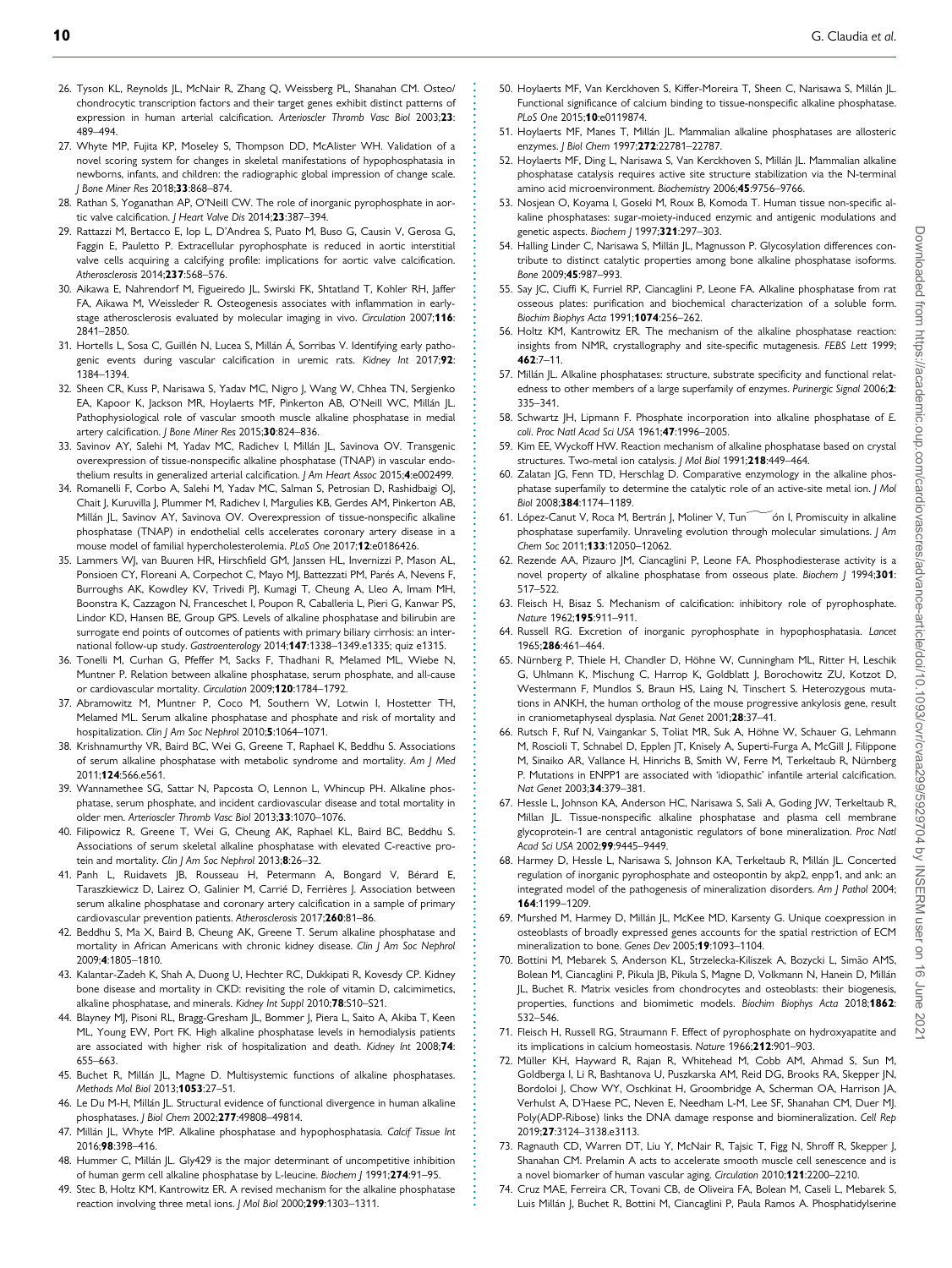<span id="page-10-0"></span>. controls calcium phosphate nucleation and growth on lipid monolayers: a physicochemical understanding of matrix vesicles-driven biomineralization. J Struct Biol 2020;212:107607.

- [75.](#page-4-0) Cruz T, Gleizes M, Balayssac S, Mornet E, Marsal G, Millán JL, Malet-Martino M, Nowak LG, Gilard V, Fonta C. Identification of altered brain metabolites associated with TNAP activity in a mouse model of hypophosphatasia using untargeted NMRbased metabolomics analysis. J Neurochem 2017;140:919-940.
- [76.](#page-4-0) Antonioli L, Pacher P, Vizi ES, Haskó G. CD39 and CD73 in immunity and inflammation. Trends Mol Med 2013;19:355–367.
- [77.](#page-4-0) Pettengill M, Robson S, Tresenriter M, Millán JL, Usheva A, Bingham T, Belderbos M, Bergelson I, Burl S, Kampmann B, Gelinas L, Kollmann T, Bont L, Levy O. Soluble ecto-5'-nucleotidase (5'-NT), alkaline phosphatase, and adenosine deaminase (ADA1) activities in neonatal blood favor elevated extracellular adenosine. *| Biol* Chem 2013;288:27315–27326.
- [78.](#page-4-0) Bessueille L, Briolay A, Como J, Mebarek S, Mansouri C, Gleizes M, El Jamal A, Buchet R, Dumontet C, Matera EL, Mornet E, Millan JL, Fonta C, Magne D. Tissuenonspecific alkaline phosphatase is an anti-inflammatory nucleotidase. Bone 2020; 133:115262.
- [79.](#page-4-0) Picher M, Burch LH, Hirsh AJ, Spychala J, Boucher RC. Ecto 5'-nucleotidase and nonspecific alkaline phosphatase. Two AMP-hydrolyzing ectoenzymes with distinct roles in human airways. J Biol Chem 2003;278:13468–13479.
- [80.](#page-4-0) Woods PS, Doolittle LM, Hickman-Davis JM, Davis IC. ATP catabolism by tissue nonspecific alkaline phosphatase contributes to development of ARDS in influenzainfected mice. Am | Physiol Lung Cell Mol Physiol 2018;314:L83-L92.
- [81.](#page-4-0) St Hilaire C, Ziegler SG, Markello TC, Brusco A, Groden C, Gill F, Carlson-Donohoe H, Lederman RJ, Chen MY, Yang D, Siegenthaler MP, Arduino C, Mancini C, Freudenthal B, Stanescu HC, Zdebik AA, Chaganti RK, Nussbaum RL, Kleta R, Gahl WA, Boehm M. NT5E mutations and arterial calcifications. N Engl J Med 2011; 364:432–442.
- [82.](#page-4-0) Jin H, St Hilaire C, Huang Y, Yang D, Dmitrieva NI, Negro A, Schwartzbeck R, Liu Y, Yu Z, Walts A, Davaine JM, Lee DY, Donahue D, Hsu KS, Chen J, Cheng T, Gahl W, Chen G, Boehm M. Increased activity of TNAP compensates for reduced adenosine production and promotes ectopic calcification in the genetic disease. Sci Signal 2016;9:ra121.
- [83.](#page-4-0) Moorhead WJ, Chu CC, Cuevas RA, Callahan J, Wong R, Regan C, Boufford CK, Sur S, Liu M, Gomez D, MacTaggart JN, Kamenskiy A, Boehm M, St Hilaire C. Dysregulation of FOXO1 (Forkhead Box O1 Protein) drives calcification in arterial calcification due to deficiency of CD73 and is present in peripheral artery disease. Arterioscler Thromb Vasc Biol 2020;40:1680–1694.
- [84.](#page-4-0) Ding J, Ghali O, Lencel P, Broux O, Chauveau C, Devedjian JC, Hardouin P, Magne D. TNF-alpha and IL-1beta inhibit RUNX2 and collagen expression but increase alkaline phosphatase activity and mineralization in human mesenchymal stem cells. Life Sci 2009;84:499–504.
- [85.](#page-4-0) Díez-Zaera M, Díaz-Hernández JI, Hernández-Álvarez E, Zimmermann H, Díaz-Hernández M, Miras-Portugal MT. Tissue-nonspecific alkaline phosphatase promotes axonal growth of hippocampal neurons. Mol Biol Cell 2011;22:1014–1024.
- [86.](#page-4-0) Liu W, Zhang L, Xuan K, Hu C, Liu S, Liao L, Li B, Jin F, Shi S, Jin Y. prevents bone ageing sensitivity by specifically regulating senescence and differentiation in mesenchymal stem cells. Bone Res 2018;6:27.
- [87.](#page-4-0) Schromm AB, Brandenburg K, Loppnow H, Zähringer U, Rietschel ET, Carroll SF, Koch MH, Kusumoto S, Seydel U. The charge of endotoxin molecules influences their conformation and IL-6-inducing capacity. J Immunol 1998;161:5464-5471.
- [88.](#page-4-0) Kaliannan K, Hamarneh SR, Economopoulos KP, Nasrin Alam S, Moaven O, Patel P, Malo NS, Ray M, Abtahi SM, Muhammad N, Raychowdhury A, Teshager A, Mohamed MM, Moss AK, Ahmed R, Hakimian S, Narisawa S, Millán JL, Hohmann E, Warren HS, Bhan AK, Malo MS, Hodin RA. Intestinal alkaline phosphatase prevents metabolic syndrome in mice. Proc Natl Acad Sci USA 2013;110:7003–7008.
- [89.](#page-4-0) Herieka M, Erridge C. High-fat meal induced postprandial inflammation. Mol Nutr Food Res 2014;58:136–146.
- [90.](#page-4-0) Dror E, Dalmas E, Meier DT, Wueest S, Thévenet J, Thienel C, Timper K, Nordmann TM, Traub S, Schulze F, Item F, Vallois D, Pattou F, Kerr-Conte J, Lavallard V, Berney T, Thorens B, Konrad D, Böni-Schnetzler M, Donath MY. Postprandial macrophage-derived IL-1 $\beta$  stimulates insulin, and both synergistically promote glucose disposal and inflammation. Nat Immunol 2017;18:283–292.
- 91. Komazin G, Maybin M, Woodard RW, Scior T, Schwudke D, Schombel U, Gisch N, Mamat U, Meredith TC. Substrate structure-activity relationship reveals a limited lipopolysaccharide chemotype range for intestinal alkaline phosphatase. J Biol Chem 2019;294:19405–19423.
- [92.](#page-6-0) Pettengill M, Matute JD, Tresenriter M, Hibbert J, Burgner D, Richmond P, Millán JL, Ozonoff A, Strunk T, Currie A, Levy O. Human alkaline phosphatase dephosphorylates microbial products and is elevated in preterm neonates with a history of lateonset sepsis. PLoS One 2017;12:e0175936.
- 93. Lei W, Ni H, Herington J, Reese J, Paria BC. Alkaline phosphatase protects lipopolysaccharide-induced early pregnancy defects in mice. PLoS One 2015;10: e0123243.
- 94. Bender B, Baranyi M, Kerekes A, Bodrogi L, Brands R, Uhrin P, Bösze Z. Recombinant human tissue non-specific alkaline phosphatase successfully counteracts lipopolysaccharide induced sepsis in mice. Physiol Res 2015;64:731–738.

- 95. Poelstra K, Bakker WW, Klok PA, Kamps JA, Hardonk MJ, Meijer DK. Dephosphorylation of endotoxin by alkaline phosphatase in vivo. Am J Pathol 1997; 151:1163–1169.
- 96. Yang WH, Heithoff DM, Aziz PV, Haslund-Gourley B, Westman JS, Narisawa S, Pinkerton AB, Millán JL, Nizet V, Mahan MJ, Marth JD. Accelerated aging and clearance of host anti-inflammatory enzymes by discrete pathogens fuels sepsis. Cell Host Microbe 2018;24:500–513.e505.
- [97.](#page-4-0) Lund SA, Giachelli CM, Scatena M. The role of osteopontin in inflammatory processes. J Cell Commun Signal 2009;3:311-322.
- [98.](#page-4-0) Speer MY, McKee MD, Guldberg RE, Liaw L, Yang HY, Tung E, Karsenty G, Giachelli CM. Inactivation of the osteopontin gene enhances vascular calcification of matrix Gla protein-deficient mice: evidence for osteopontin as an inducible inhibitor of vascular calcification in vivo. J Exp Med 2002;196:1047–1055.
- [99.](#page-4-0) Steitz SA, Speer MY, McKee MD, Liaw L, Almeida M, Yang H, Giachelli CM. Osteopontin inhibits mineral deposition and promotes regression of ectopic calcification. Am | Pathol 2002;161:2035-2046.
- [100.](#page-4-0) Yoshitake H, Rittling SR, Denhardt DT, Noda M. Osteopontin-deficient mice are resistant to ovariectomy-induced bone resorption. Proc Natl Acad Sci USA 1999;96: 8156–8160.
- [101.](#page-4-0) Jono S, Peinado C, Giachelli CM. Phosphorylation of osteopontin is required for inhibition of vascular smooth muscle cell calcification. J Biol Chem 2000;275: 20197–20203.
- [102.](#page-4-0) Harmey D, Johnson KA, Zelken J, Camacho NP, Hoylaerts MF, Noda M, Terkeltaub R, Millán JL. Elevated skeletal osteopontin levels contribute to the hypophosphatasia phenotype in Akp2(-/-) mice. J Bone Miner Res 2006;21:1377–1386.
- [103.](#page-4-0) Narisawa S, Yadav MC, Millán JL. In vivo overexpression of tissue-nonspecific alkaline phosphatase increases skeletal mineralization and affects the phosphorylation status of osteopontin. J Bone Miner Res 2013;28:1587–1598.
- [104.](#page-4-0) Nowak LG, Rosay B, Czégé D, Fonta C. Tetramisole and levamisole suppress neuronal activity independently from their inhibitory action on tissue non-specific alkaline phosphatase in mouse cortex. Subcell Biochem 2015;76:239-281.
- [105.](#page-4-0) Dahl R, Sergienko EA, Su Y, Mostofi YS, Yang L, Simao AM, Narisawa S, Brown B, Mangravita-Novo A, Vicchiarelli M, Smith LH, O'Neill WC, Millán JL, Cosford NDP. Discovery and validation of a series of aryl sulfonamides as selective inhibitors of tissue-nonspecific alkaline phosphatase (TNAP). J Med Chem 2009;52:6919-6925.
- [106.](#page-5-0) Hutcheson JD, Goettsch C, Pham T, Iwashita M, Aikawa M, Singh SA, Aikawa E. Enrichment of calcifying extracellular vesicles using density-based ultracentrifugation protocol. | Extracell Vesicles 2014;3:25129.
- [107.](#page-5-0) Kiffer-Moreira T, Yadav MC, Zhu D, Narisawa S, Sheen C, Stec B, Cosford ND, Dahl R, Farquharson C, Hoylaerts MF, Macrae VE, Millán JL. Pharmacological inhibition of PHOSPHO1 suppresses vascular smooth muscle cell calcification. J Bone Miner Res 2013;28:81–91.
- [108.](#page-5-0) Li Q, Huang J, Pinkerton AB, Millan JL, van Zelst BD, Levine MA, Sundberg JP, Uitto J. Inhibition of tissue-nonspecific alkaline phosphatase attenuates ectopic mineralization in the Abcc6. J Invest Dermatol 2019;139:360-368.
- [109.](#page-5-0) Tani T, Fujiwara M, Orimo H, Shimizu A, Narisawa S, Pinkerton AB, Millán JL, Tsuruoka S. Inhibition of tissue-nonspecific alkaline phosphatase protects against medial arterial calcification and improves survival probability in the CKD-MBD mouse model. | Pathol 2020;250:30-41.
- [110.](#page-5-0) Pinkerton AB, Sergienko E, Bravo Y, Dahl R, Ma CT, Sun Q, Jackson MR, Cosford NDP, Millán JL. Discovery of 5-((5-chloro-2-methoxyphenyl)sulfonamido)nicotinamide (SBI-425), a potent and orally bioavailable tissue-nonspecific alkaline phosphatase (TNAP) inhibitor. Bioorg Med Chem Lett 2018;28:31–34.
- [111.](#page-6-0) Channar PA, Shah SJ, Hassan S, Nisa ZU, Lecka J, Sévigny J, Bajorath J, Saeed A, Iqbal J. Isonicotinohydrazones as inhibitors of alkaline phosphatase and ecto-5'-nucleotidase. Chem Biol Drug Des 2017;89:365–370.
- 112. Miliutina M, Ejaz SA, Khan SU, Iaroshenko VO, Villinger A, Iqbal J, Langer P. Synthesis, alkaline phosphatase inhibition studies and molecular docking of novel derivatives of 4-quinolones. Eur J Med Chem 2017;126:408-420.
- 113. Ashraf A, Ejaz SA, Rahman SU, Siddiqui WA, Arshad MN, Lecka J, Sévigny J, Zayed MEM, Asiri AM, Iqbal J, Hartinger CG, Hanif M. Hybrid compounds from chalcone and 1,2-benzothiazine pharmacophores as selective inhibitors of alkaline phosphatase isozymes. Eur J Med Chem 2018;159:282–291.
- 114. Channar PA, Irum H, Mahmood A, Shabir G, Zaib S, Saeed A, Ashraf Z, Larik FA, Lecka J, Sévigny J, Iqbal J. Design, synthesis and biological evaluation of trinary benzocoumarin-thiazoles-azomethines derivatives as effective and selective inhibitors of alkaline phosphatase. Bioorg Chem 2019;91:103137.
- [115.](#page-6-0) Gilham D, Tsujikawa LM, Sarsons CD, Halliday C, Wasiak S, Stotz SC, Jahagirdar R, Sweeney M, Johansson JO, Wong NCW, Kalantar-Zadeh K, Kulikowski E. Apabetalone downregulates factors and pathways associated with vascular calcification. Atherosclerosis 2019;280:75–84.
- [116.](#page-6-0) Tsujikawa LM, Fu L, Das S, Halliday C, Rakai BD, Stotz SC, Sarsons CD, Gilham D, Daze E, Wasiak S, Studer D, Rinker KD, Sweeney M, Johansson JO, Wong NCW, Kulikowski E. Apabetalone (RVX-208) reduces vascular inflammation in vitro and in CVD patients by a BET-dependent epigenetic mechanism. Clin Epigenet 2019;11: 102.
- 117. Nicholls SJ, Ray KK, Johansson JO, Gordon A, Sweeney M, Halliday C, Kulikowski E, Wong N, Kim SW, Schwartz GG. Selective BET protein inhibition with apabetalone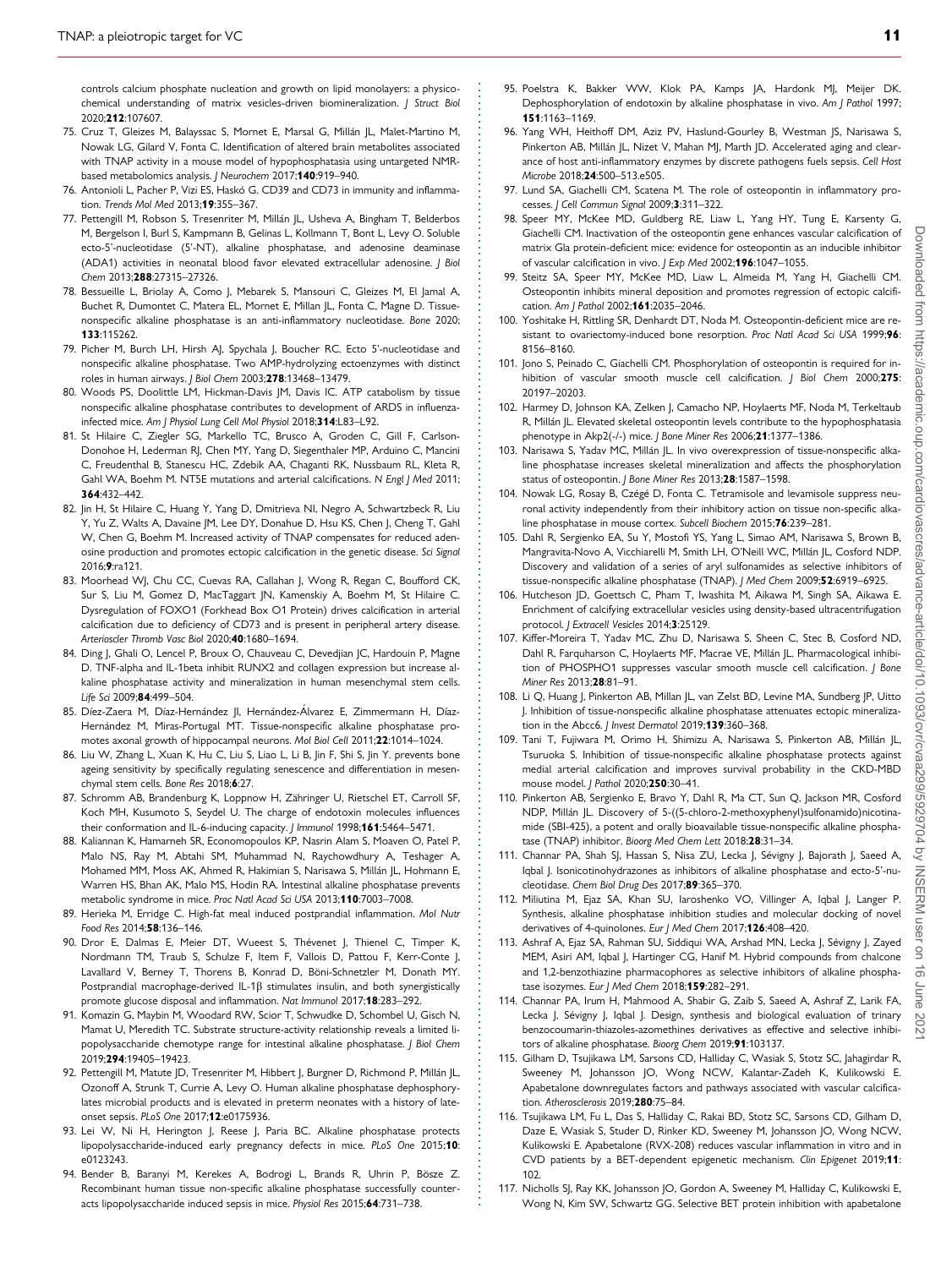<span id="page-11-0"></span>. and cardiovascular events: a pooled analysis of trials in patients with coronary artery disease. Am J Cardiovasc Drugs 2018;18:109-115.

- 118. Haarhaus M, Ray KK, Nicholls SJ, Schwartz GG, Kulikowski E, Johansson JO, Sweeney M, Halliday C, Lebioda K, Wong N, Brandenburg V, Beddhu S, Tonelli M, Zoccali C, Kalantar-Zadeh K. Apabetalone lowers serum alkaline phosphatase and improves cardiovascular risk in patients with cardiovascular disease. Atherosclerosis 2019;290:59–65.
- [119.](#page-6-0) Kulikowski E, Halliday C, Johansson J, Sweeney M, Lebioda K, Wong N, Haarhaus M, Brandenburg V, Beddhu S, Tonelli M, Zoccali C, Kalantar-Zadeh K. Apabetalone mediated epigenetic modulation is associated with favorable kidney function and alkaline phosphatase profile in patients with chronic kidney disease. Kidney Blood Press Res 2018;43:449–457.
- [120.](#page-5-0) Brun-Heath I, Ermonval M, Chabrol E, Xiao J, Palkovits M, Lyck R, Miller F, Couraud PO, Mornet E, Fonta C. Differential expression of the bone and the liver tissue non-specific alkaline phosphatase isoforms in brain tissues. Cell Tissue Res 2011;343: 521–536.
- [121.](#page-6-0) Whyte MP, Walkenhorst DA, Fedde KN, Henthorn PS, Hill CS. Hypophosphatasia: levels of bone alkaline phosphatase immunoreactivity in serum reflect disease severity. J Clin Endocrinol Metab 1996;81:2142-2148.
- [122.](#page-6-0) Nizet A, Cavalier E, Stenvinkel P, Haarhaus M, Magnusson P. Bone alkaline phosphatase: an important biomarker in chronic kidney disease—mineral and bone disorder. Clin Chim Acta 2020;501:198–206.
- [123.](#page-6-0) Iluz-Freundlich D, Zhang M, Uhanova J, Minuk GY. The relative expression of hepatocellular and cholestatic liver enzymes in adult patients with liver disease. Ann Hepatol 2020;19:204–208.
- [124.](#page-6-0) Rambaldi A, Terao M, Bettoni S, Tini ML, Bassan R, Barbui T, Garattini E. Expression of leukocyte alkaline phosphatase gene in normal and leukemic cells: regulation of the transcript by granulocyte colony-stimulating factor. Blood 1990;76: 2565–2571.
- [125.](#page-6-0) Gámez-Belmonte R, Hernández-Chirlaque C, Sánchez de Medina F, Martínez-Augustin O. Experimental acute pancreatitis is enhanced in mice with tissue nonspecific alkaline phoshatase haplodeficiency due to modulation of neutrophils and acinar cells. Biochim Biophys Acta Mol Basis Dis 2018;1864:3769–3779.
- [126.](#page-6-0) Vaughan KR, Stokes L, Prince LR, Marriott HM, Meis S, Kassack MU, Bingle CD, Sabroe I, Surprenant A, Whyte MK. Inhibition of neutrophil apoptosis by ATP is mediated by the P2Y11 receptor. J Immunol 2007;179:8544-8553.
- [127.](#page-6-0) Chen Y, Corriden R, Inoue Y, Yip L, Hashiguchi N, Zinkernagel A, Nizet V, Insel PA, Junger WG. ATP release guides neutrophil chemotaxis via P2Y2 and A3 receptors. Science 2006;314:1792–1795.
- [128.](#page-6-0) Romanul FC, Bannister RG. Localized areas of high alkaline phosphatase activity in endothelium of arteries. Nature 1962;195:611–612.
- [129.](#page-6-0) Romanul FC, Bannister RG. Localized areas of high alkaline phosphatase activity in the terminal arterial tree. J Cell Biol 1962;15:73-84.
- 130. Ballou SP, Lozanski FB, Hodder S, Rzewnicki DL, Mion LC, Sipe JD, Ford AB, Kushner I. Quantitative and qualitative alterations of acute-phase proteins in healthy elderly persons. Age Ageing 1996;25:224–230.
- 131. Krabbe KS, Pedersen M, Bruunsgaard H. Inflammatory mediators in the elderly. Exp Gerontol 2004;39:687–699.
- 132. Brüünsgaard H, Pedersen BK. Age-related inflammatory cytokines and disease. Immunol Allergy Clin North Am 2003;23:15–39.
- [133.](#page-6-0) Chèvre R, González-Granado JM, Megens RT, Sreeramkumar V, Silvestre-Roig C, Molina-Sánchez P, Weber C, Soehnlein O, Hidalgo A, Andrés V. High-resolution imaging of intravascular atherogenic inflammation in live mice. Circ Res 2014;114: 770–779.
- [134.](#page-6-0) Drechsler M, Megens RT, van Zandvoort M, Weber C, Soehnlein O. Hyperlipidemia-triggered neutrophilia promotes early atherosclerosis. Circulation 2010;122:1837–1845.
- [135.](#page-6-0) Whyte MP. Physiological role of alkaline phosphatase explored in hypophosphatasia. Ann N Y Acad Sci 2010;1192:190–200.
- [136.](#page-6-0) Magne D, Julien M, Vinatier C, Merhi-Soussi F, Weiss P, Guicheux J. Cartilage formation in growth plate and arteries: from physiology to pathology. Bioessays 2005;27: 708–716.
- 137. Fakhry M, Roszkowska M, Briolay A, Bougault C, Guignandon A, Diaz-Hernandez JI, Diaz-Hernandez M, Pikula S, Buchet R, Hamade E, Badran B, Bessueille L, Magne D. TNAP stimulates vascular smooth muscle cell trans-differentiation into chondrocytes through calcium deposition and BMP-2 activation: possible implication in atherosclerotic plaque stability. Biochim Biophys Acta 2017;1863:643-653.
- 138. Liu J, Nam HK, Campbell C, Gasque KC, Millán JL, Hatch NE. Tissue-nonspecific alkaline phosphatase deficiency causes abnormal craniofacial bone development in the Alpl(-/-) mouse model of infantile hypophosphatasia. Bone 2014;67:81–94.
- [139.](#page-7-0) Narisawa S, Fröhlander N, Millán JL. Inactivation of two mouse alkaline phosphatase genes and establishment of a model of infantile hypophosphatasia. Dev Dyn 1997; 208:432–446.
- [140.](#page-6-0) Hoshi K, Amizuka N, Oda K, Ikehara Y, Ozawa H. Immunolocalization of tissue non-specific alkaline phosphatase in mice. Histochem Cell Biol 1997;107:183–191.
- [141.](#page-6-0) Yadav MC, de Oliveira RC, Foster BL, Fong H, Cory E, Narisawa S, Sah RL, Somerman M, Whyte MP, Millán JL. Enzyme replacement prevents enamel defects in hypophosphatasia mice. J Bone Miner Res 2012;27:1722-1734.

- [142.](#page-6-0) Foster BL, Nagatomo KJ, Nociti FH, Fong H, Dunn D, Tran AB, Wang W, Narisawa S, Millán JL, Somerman MJ. Central role of pyrophosphate in acellular cementum formation. PLoS One 2012;7:e38393.
- [143.](#page-6-0) Zweifler LE, Patel MK, Nociti FH, Wimer HF, Millán JL, Somerman MJ, Foster BL. Counter-regulatory phosphatases TNAP and NPP1 temporally regulate tooth root cementogenesis. Int J Oral Sci 2015;7:27-41.
- [144.](#page-6-0) Estève D, Galitzky J, Bouloumié A, Fonta C, Buchet R, Magne D. Multiple Functions of MSCA-1/TNAP in adult mesenchymal progenitor/stromal cells. Stem Cells Int 2016;2016:1–8.
- [145.](#page-7-0) Rubin MR, Silverberg SJ. Vascular calcification and osteoporosis–the nature of the nexus. J Clin Endocrinol Metab 2004;89:4243-4245.
- [146.](#page-7-0) van der Schouw YT, van der Graaf Y, Steyerberg EW, Eijkemans JC, Banga JD. Age at menopause as a risk factor for cardiovascular mortality. Lancet 1996;347: 714–718.
- [147.](#page-7-0) Opdebeeck B, Neven E, Millán JL, Pinkerton AB, D'Haese PC, Verhulst A. Pharmacological TNAP inhibition efficiently inhibits arterial media calcification in a warfarin rat model but deserves careful consideration of potential physiological bone formation/mineralization impairment. Bone 2020;137:115392.
- [148.](#page-7-0) Lencel P, Magne D. Inflammaging: the driving force in osteoporosis? Med Hypotheses 2010;75:517–521.
- [149.](#page-7-0) Gilbert L, He X, Farmer P, Rubin J, Drissi H, van Wijnen AJ, Lian JB, Stein GS, Nanes MS. Expression of the osteoblast differentiation factor RUNX2 (Cbfa1/ AML3/Pebp2alpha A) is inhibited by tumor necrosis factor-alpha. J Biol Chem 2002; 277:2695–2701.
- [150.](#page-7-0) Kaneki H, Guo R, Chen D, Yao Z, Schwarz EM, Zhang YE, Boyce BF, Xing L. Tumor necrosis factor promotes Runx2 degradation through up-regulation of Smurf1 and Smurf2 in osteoblasts. J Biol Chem 2006;281:4326–4333.
- [151.](#page-7-0) Vorbrodt AW, Lossinsky AS, Wisniewski HM. Localization of alkaline phosphatase activity in endothelia of developing and mature mouse blood-brain barrier. Dev Neurosci 1986;8:1–13.
- [152.](#page-7-0) Bell MA, Scarrow WG. Staining for microvascular alkaline phosphatase in thick celloidin sections of nervous tissue: morphometric and pathological applications. Microvasc Res 1984;27:189–203.
- [153.](#page-7-0) Norman MG, O'Kusky JR. The growth and development of microvasculature in human cerebral cortex. J Neuropathol Exp Neurol 1986;45:222-232.
- [154.](#page-7-0) Anstrom JA, Brown WR, Moody DM, Thore CR, Challa VR, Block SM. Temporal expression pattern of cerebrovascular endothelial cell alkaline phosphatase during human gestation. *I Neuropathol Exp Neurol* 2002:61:76-84.
- [155.](#page-7-0) Langer D, Ikehara Y, Takebayashi H, Hawkes R, Zimmermann H. The ectonucleotidases alkaline phosphatase and nucleoside triphosphate diphosphohydrolase 2 are associated with subsets of progenitor cell populations in the mouse embryonic, postnatal and adult neurogenic zones. Neuroscience 2007;150:863–879.
- [156.](#page-7-0) Deracinois B, Lenfant AM, Dehouck MP, Flahaut C. Tissue Non-specific Alkaline Phosphatase (TNAP) in Vessels of the Brain. Subcell Biochem 2015:76:125-151.
- [157.](#page-7-0) Anstrom JA, Thore CR, Moody DM, Brown WR. Immunolocalization of tight junction proteins in blood vessels in human germinal matrix and cortex. Histochem Cell Biol 2007;127:205–213.
- [158.](#page-7-0) Fonta C, Barone P, Rodriguez Martinez L, Négyessy L. Rediscovering TNAP in the brain: a major role in regulating the function and development of the cerebral cortex. Subcell Biochem 2015;76:85–106.
- [159.](#page-7-0) Zimmermann H, Langer D. Tissue-nonspecific alkaline phosphatase in the developing brain and in adult neurogenesis. Subcell Biochem 2015;76:61–84.
- [160.](#page-7-0) Demirbilek H, Alanay Y, Alikaşifoğlu A, Topçu M, Mornet E, Gönç N, Özön A Kandemir N. Hypophosphatasia presenting with pyridoxine-responsive seizures, hypercalcemia, and pseudotumor cerebri: case report. J Clin Res Pediatr Endocrinol 2012;4:34–38.
- 161. Hofmann C, Liese J, Schwarz T, Kunzmann S, Wirbelauer J, Nowak J, Hamann J, Girschick H, Graser S, Dietz K, Zeck S, Jakob F, Mentrup B. Compound heterozygosity of two functional null mutations in the ALPL gene associated with deleterious neurological outcome in an infant with hypophosphatasia. Bone 2013;55:150–157.
- 162. de Roo MGA, Abeling NGGM, Majoie CB, Bosch AM, Koelman JHTM, Cobben JM, Duran M, Poll-The BT. Poll-The BT. Infantile hypophosphatasia without bone deformities presenting with severe pyridoxine-resistant seizures. Mol Genet Metab 2014; 111:404-407
- 163. Fukazawa M, Tezuka J, Sasazuki M, Masumoto N, Baba H, Doi T, Tsutsumi Y, Mizuno Y, Mihara F, Nakayama H. Infantile hypophosphatasia combined with vitamin B6-responsive seizures and reticular formation lesions on magnetic resonance imaging: a case report. Brain Dev 2018;40:140–144.
- 164. Nunes ML, Mugnol F, Bica I, Fiori RM. Pyridoxine-dependent seizures associated with hypophosphatasia in a newborn. *J Child Neurol* 2002;17:222-224.
- [165.](#page-7-0) Hanics J, Barna J, Xiao J, Millán JL, Fonta C, Négyessy L. Ablation of TNAP function compromises myelination and synaptogenesis in the mouse brain. Cell Tissue Res 2012;349:459–471.
- [166.](#page-7-0) Ermonval M, Baudry A, Baychelier F, Pradines E, Pietri M, Oda K, Schneider B, Mouillet-Richard S, Launay JM, Kellermann O. The cellular prion protein interacts with the tissue non-specific alkaline phosphatase in membrane microdomains of bioaminergic neuronal cells. PLoS One 2009;4:e6497.